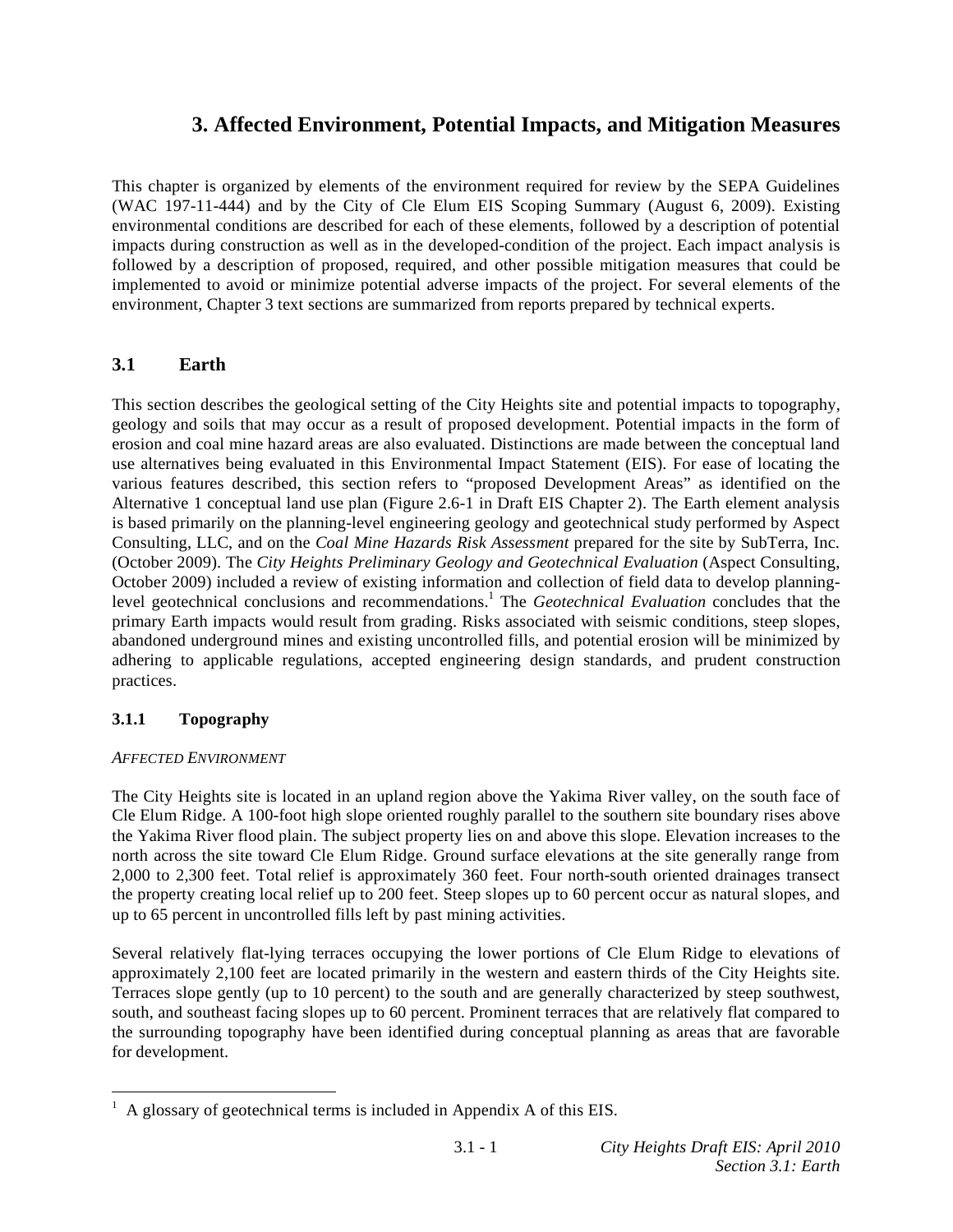Past modifications to topography include grading, cuts, and fills that likely began with mining activities in the late 1800s through the mid-1900s. Mining activities resulted in substantial modification to topography, primarily from placement of uncontrolled fills like the coal mine waste pile located in the western third of the site. Mine waste in uncontrolled fills consists of coal waste and waste rock. Underground mine workings on a portion of the site were determined to have subsided in the time since mining activities stopped in approximately 1947 (SubTerra, Inc., October 2009). Subsequent modifications to topography include cut slopes and embankments related to road construction undertaken by Northland Resources, LLC in approximately 2003 to support development of properties north of the City Heights site.

# **Steep Slopes**

City of Cle Elum Municipal Code (CEMC) Title 18.01.320 identifies slopes greater than 25 percent as presenting a moderate risk of erosion or landslides. Areas with slopes 60 percent or greater are considered to have high risk of erosion and/or landslides. Kittitas County Code is less specific, and addresses geologically hazardous areas as areas with high risk of erosion or landslide potential (KCC Chapter 17A.06). Slopes greater than 25 percent are primarily located in drainages and along the southern boundary of the City Heights site (Figure 3.1-1). The steepest natural slopes are 60 percent in glacial deposits and residuum overlying bedrock on the west side of Greens Canyon (Deer Creek, adjacent to Montgomery Road); 35 percent in glacial deposits overlying bedrock and exposed bedrock along the southern boundary of the site, south of proposed Development Area F3; and a near-vertical outcrop of weathered bedrock standing 15 to 20 feet in relief on the northern side of proposed Development Area E. Steep slopes (up to 60 percent) were also observed in the coal waste pile in proposed Development Area A, and 65 percent slopes in the waste rock pile north of proposed Development Area D2 (see Figure 2.6-1 in Draft EIS Chapter 2 for the location of proposed Development Areas).

No landslides are mapped by others on the City Heights site. A relatively large landslide is mapped approximately 1 mile northeast of the site (Tabor et al. 1982). Failures on natural slopes on the property observed by Aspect Consulting include:

- A recent small landslide along the southern site boundary near proposed Development Area G that occurred in glacial deposits.
- Slope creep observed in glacial deposits along the west side of the Deer Creek drainage, south of the power line corridor and east of proposed Development Area F2.
- Several shallow slope failures in road cuts excavated approximately 6 years ago (2003) along Summit View Road and Deer Creek Road.
- A recent small shallow landslide in unconsolidated soils along a steep slope (approximately 60 percent) in the lower portion of the Balmers Canyon drainage, west of proposed Development Area I2.

Failure was observed in the coal waste pile in a 60 percent slope along the south side of proposed Development Area A. Slopes on these waste piles are likely near their respective angles of repose because more than 50 years have elapsed since placement of these waste piles; however, both the coal waste and waste rock piles have the potential for failure where steep slopes exist.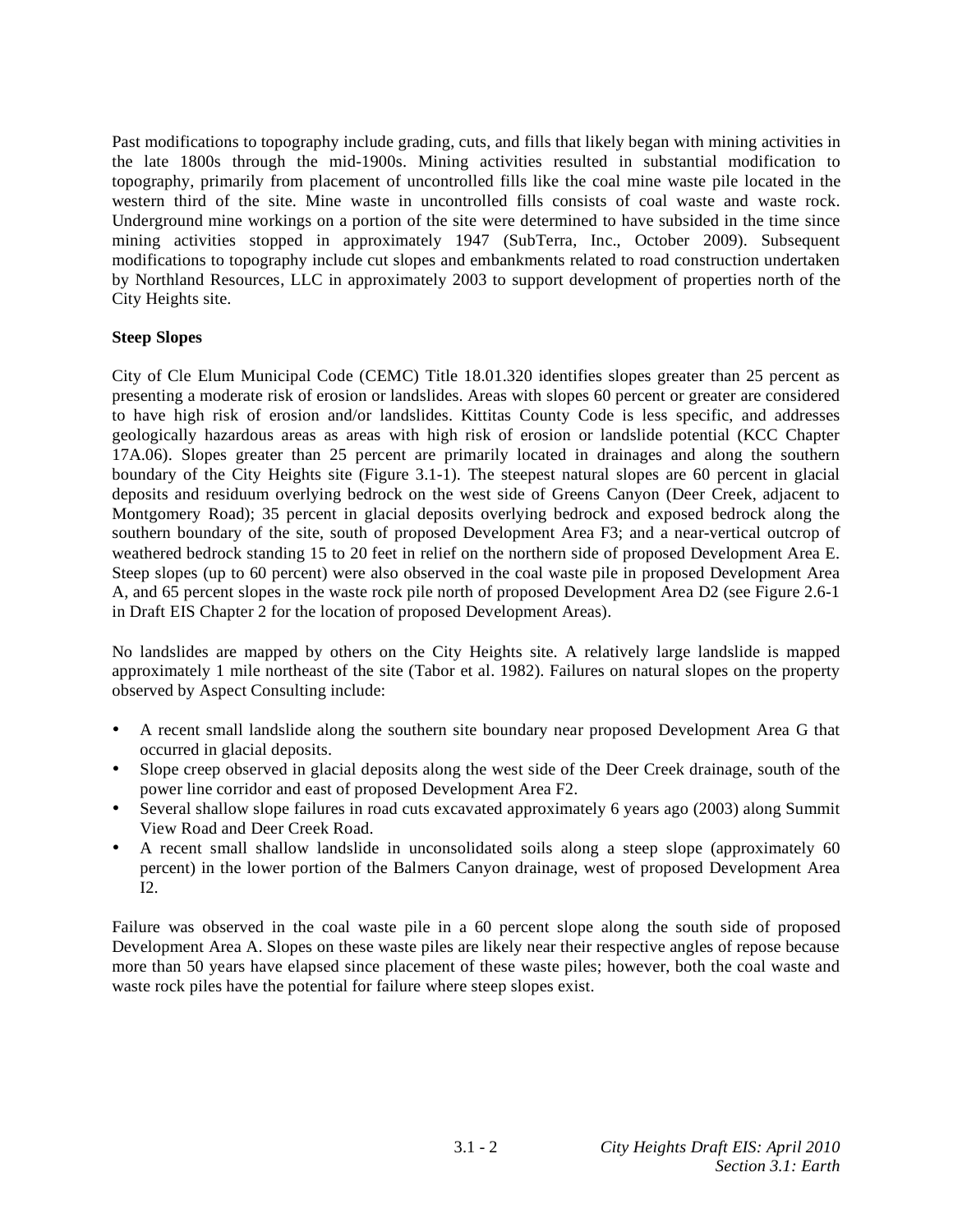**Insert Figure 3.1-1. Site Explorations and Engineering Geology Units (11x17-inch color)**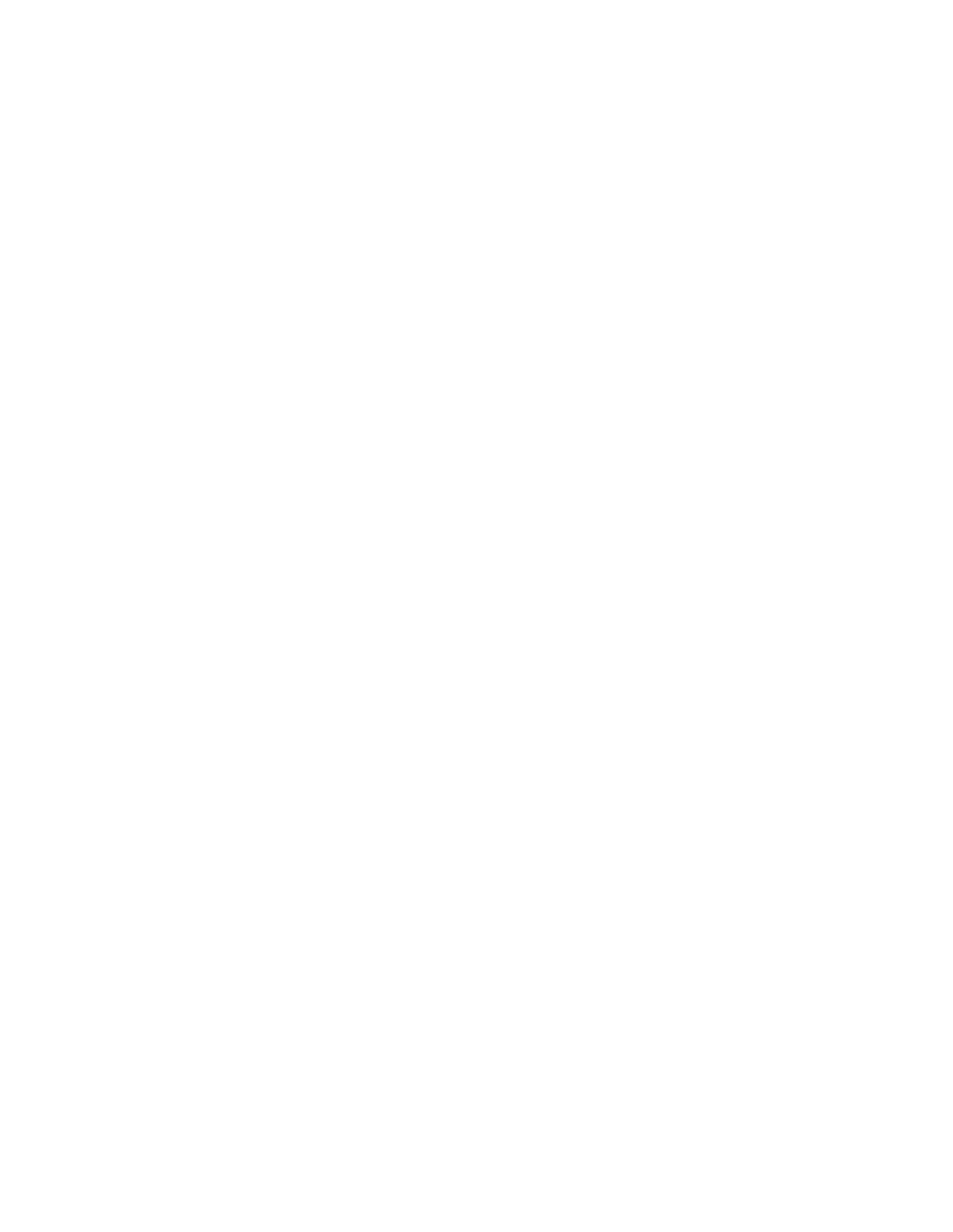### **Unique Physical Features**

The site topography has several unique natural and artificial features. Terraces present in the lower elevations of the property are primarily glacial depositional features overlying bedrock. The largest bedrock outcrop at the site forms a south-facing slope inclined up to 60 percent, visible from downtown Cle Elum. This feature south of proposed Development Area F3 is identified on the conceptual land use plans as "Slick Rock" Park.

A waste rock pile within and north of proposed Development Area D2 is visible from parts of downtown Cle Elum. The waste rock was placed during mining activities that occurred between the late 1800s and approximately 1950. Identified on conceptual land use plans as "Red Rock" Park, this waste rock pile stands up to 100 feet above grade and has slopes up to 65 percent. Approximately half of the waste rock pile lies within proposed Development Area D2. The waste rock could potentially be used as a borrow source of on-site structural fill for construction (subject to compliance with City of Cle Elum Municipal Code requirements for grading, excavation, and landfilling (CEMC Chapter 15.30).

A coal waste pile in the western end of the site (within proposed Development Area A) was placed during the same historical mining activities as the waste rock pile described above. The top of the coal waste pile lies up to 40 feet above surrounding grade, with slopes up to 60 percent. Field observations indicate the coal waste was placed on top of a low terrace comprised of natural soils (Aspect Consulting, October 2009), and therefore the thickness of the coal waste is likely much less than the height of the mound.

### *POTENTIAL IMPACTS DURING CONSTRUCTION*

 Site development under any conceptual land use alternative would result in permanent modifications to topography as a result of grading to construct roads, utilities and building sites. Approximately one-half of the Red Rock waste rock pile, the portion having lower slope gradients in proposed Development Area D2, would require some re-grading to support development. Development in the former coal washing waste rock pile area (proposed Development Area A) would require either removal of the coal waste or engineering solutions to provide structural support (Aspect Consulting, October 2009). Coal waste rock areas with a significant percentage of coal content would provide a weak subgrade for pavements, utilities, or structures (see Draft EIS Section 3.1.5). If the coal waste pile is removed to facilitate development in Area A under Alternative 1, 2 or 3A, the local topography would be modified by up to 20 feet in grade in this area. If Alternative 3B were selected for implementation, reduced grading requirements to construct approximately 375 fewer dwelling units would lessen the likelihood that marginal areas with steep slopes or coal waste piles would be graded. No development is proposed under any alternative in the lower portion of Balmers Canyon where unconsolidated soils resulted in a recent landslide.

 Bedrock at the site is overlain in most places by unconsolidated sediments and bedrock residuum ranging from approximately 5 to 100 feet thick (Aspect Consulting, October 2009). Where mechanical means of excavation by hoe rams and rippers prove to be ineffective, rock fracturing methods that may include minor blasting techniques may be required to remove obstructions in areas planned for the construction of roads, utilities and home sites. The blasting method would generally consist of drilling shallow holes to the desired depth, loading holes with small amounts of explosives, connecting holes in a designed sequence, covering the area to prevent dispersion, and detonating explosives to fracture rock in localized areas for excavation. Blasting would be conducted to minimize construction-related loosening of the rock mass beyond the design excavation line. It is expected that blasting, if required at all, would be minimal. Impacts to subjacent/lateral support on adjacent properties would not be anticipated because development activities would be conducted in accordance with applicable regulations, geotechnical standards, and prudent construction practices.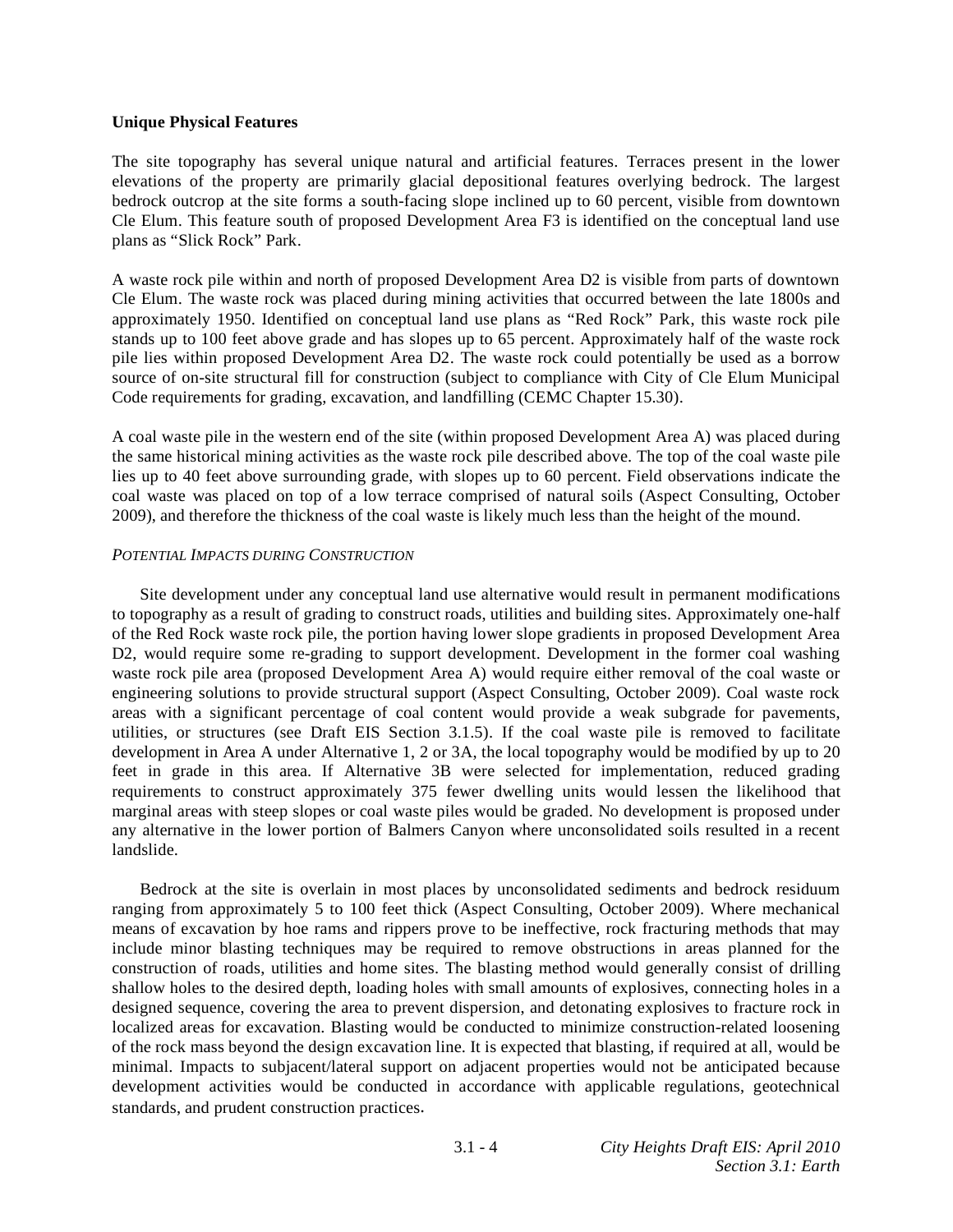Construction activities to implement Alternative 1 would occur in all proposed development areas of the site (see Figure 2.6-1 in Draft EIS Chapter 2). Construction activities would involve excavation, fill and site grading to build roadways, utilities, and home sites. It is estimated that total earthwork on the order of approximately 2,106,800 cubic yards (cy) would be required to implement Alternative 1, most of which would be balanced on-site. Approximately 227,534 cy of material may be exported, and approximately 52,670 cubic yards of select fill material may be imported to the site over the course of the 6- to 12-year development period. Some fill material could be obtained from on-site borrow sources including the existing waste rock pile. These activities would create temporary excavations and stockpiles and would likely require construction of temporary haul roads and equipment staging areas. These activities could impact slope stability during construction of temporary slopes, temporary surcharging of the tops of existing slopes, and excavation at the base of existing slopes.

 The construction impacts of Alternative 2 would be similar to those described above for Alternative 1, except that earthwork quantities would be proportionately less with 110 fewer dwelling units to be constructed. The total estimate of earthwork to implement Alternative 2 is approximately 1,917,200 cy of which approximately 191,912 cy may be exported from the site, and approximately 34,510 cy of select fill may be imported over 6 to 12 years.

 The construction impacts of Alternative 3A would be essentially the same as with Alternative 2 due to the same number of dwelling units in the conceptual land use plan. Alternative 3A would be subject to Kittitas County Critical Area regulations that pertain to steep slopes.

 Construction impacts under Alternative 3B would likely occur over a longer period of time and in a less coordinated manner. Overall topographical variation may be less and fewer community access roads would likely be required with this alternative due to fewer dwelling units (approximately 500 d.u.) compared to Alternative 1 (985 d.u.), Alternative 2 or 3A (approximately 875 d.u. each). The total estimate of earthwork to implement Alternative 3B is approximately 1,538,000 cy, of which approximately 80,745 cy may be exported from the site, and approximately 38,450 cy of select fill may be imported over 6 to 12 years or longer. As with Alternative 3A, Alternative 3B would be subject to Kittitas County slope regulations.

 If the No Action Alternative were selected, existing topographical features would remain as they are and there would be no construction alterations to topography.

#### *POTENTIAL DEVELOPED-CONDITION IMPACTS*

 The open space proposal under Alternative 1, 2 or 3A would preserve unique physical features of the site in permanent open space. These include the Slick Rock feature south of proposed Development Area F3, and approximately one-half of the Red Rock waste rock pile, the area with the highest elevations and steepest gradient. Under Alternative 1 or 2, there would be park improvements surrounding these features. Under Alternative 3A, these areas would be preserved in unimproved open space. Under Alternative 3B, it is unlikely that the Slick Rock and Red Rock features would be preserved in the smaller parcels that would be sold for development within the County.

 Under the No Action Alternative, processes currently affecting existing topographical features would likely continue. Coal slag piles in the former coal washing area at the west end of the site, and waste rock piles east of Summit View Road are potentially unstable in their existing condition. Occasional landslides and instability in the undeveloped slopes of these stockpiles would continue. Erosion and gullying of the land surface and potential debris flows would continue to modify topography in drainage courses. Continued use of undeveloped dirt roads on the site by off-road vehicles would result in minor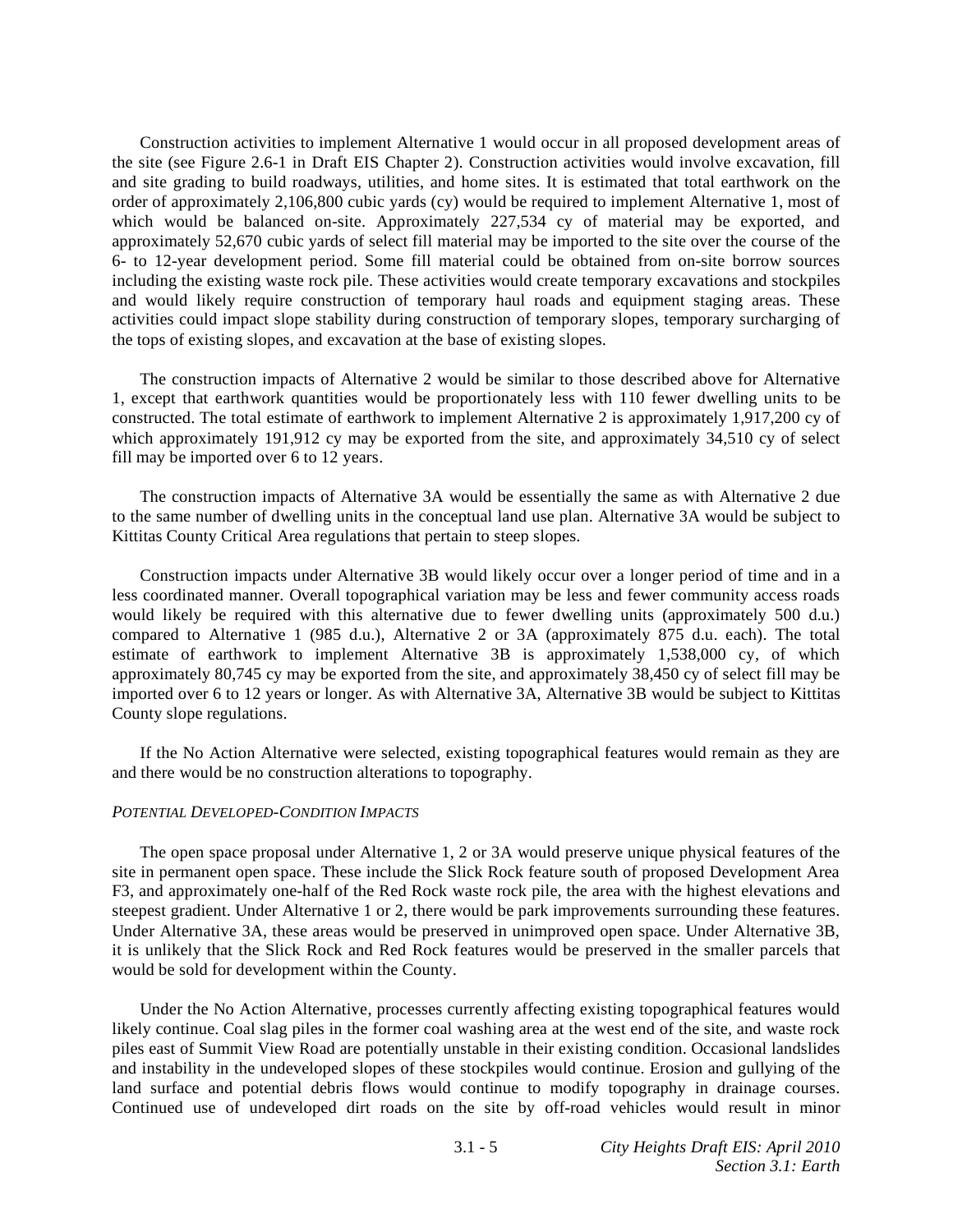modifications to topography. The potential human-contact chemical hazard associated with the coal washing waste pile at the west end of the site would remain unaddressed (see Draft EIS Section 3.1.5).

#### *MITIGATION MEASURES*

*Mitigation Measures Included in the Development Proposal*. Development would be clustered on existing prominent terraces to the maximum extent practicable in order to minimize development in steeper areas that would require more grading. Under Alternative 1, 2, or 3A, a substantial portion of the Red Rock waste rock pile area would be preserved in a park, rather than grading its slopes to make it suitable for development. Potentially unstable slopes in the waste rock pile would be graded as necessary to improve public safety.

 Additional geotechnical investigations will be performed in proposed Development Area A to determine best construction practices as they relate to the coal waste pile. Engineering solutions could involve measures to either strengthen the soil or to transmit structural loads to the underlying native soil. Driven piles are a typical solution for supporting residential structures located on weak soil. Ground improvement options could include a preload surcharge, where excess fill would be placed on proposed building areas to compress and densify the soil over time, producing a stronger, less compressible subgrade. Ground improvement, over-excavation or a combination of these methods would likely be required to provide a stable subgrade for the construction of roads and utilities through the area where the coal waste pile is located. Specific geotechnical recommendations for pavements and utilities will be developed in the design phase if development is proposed within Area A.

 The applicant proposes to maximize use of on-site sources of fill material to minimize the number of haul trips to/from the site. The proposal also includes using excess excavated material and stockpiled soils to reclaim on-site borrow areas. Under Alternative 1 or 2, construction haul routes and plans will be submitted to the City of Cle Elum PublicWorks Director for approval prior to the start of construction activity.

 As development proceeds, if it is determined that blasting will be needed in localized areas, a detailed blast specification would be prepared by a Project Engineer to integrate the findings and recommendations of the *Geotechnical Evaluation* (Aspect Consulting, October 2009) and the *Coal Mine Hazards Risk Assessment* (Subterra, Inc., October 2009), and to outline blasting objectives and activities for the project. The blasting contractor would then prepare a site-specific blast plan that identifies all details and procedures for blasting on-site.

 Soil and rock slopes created by blasting (if any) shall be maintained according to the recommendations of the Geotechnical Engineer. Slope inclinations may have to be modified by the blasting contractor if localized sloughing or rockfalls occur. In order to minimize the potential for erosion from areas where blasting is performed, erosion control measures would be installed as soon as practicable, surface water would be diverted away from blast areas, and slopes would be inspected daily until stabilized.

 Consistent with conditions of the property owner's easement to Puget Sound Energy (Kittitas County Auditor, April 14, 1986), no blasting shall be done within 300 feet of the electrical transmission line corridors through the site without PSE's written consent, and PSE shall not unreasonably withhold this consent.

*Applicable Regulations*. Construction slopes will be required to conform to Washington Industrial Safety and Health Act (WISHA) requirements for excavation and trenching.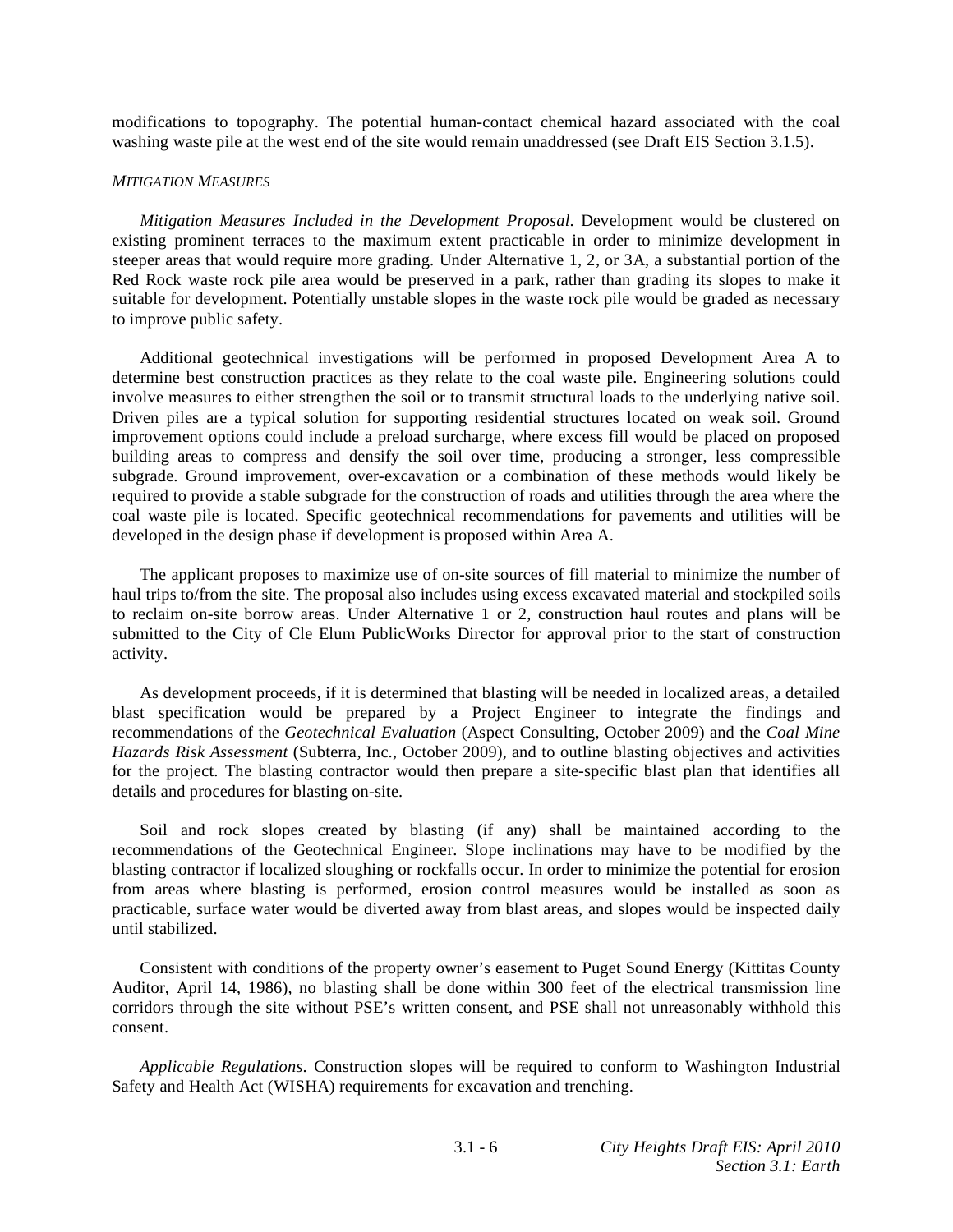Site grading under Alternative 1 or 2 would be required to comply with Title 15, Chapter 15.30 of the Cle Elum Municipal Code including obtaining a grading permit. Representative requirements are listed below.

- Cut slopes shall be no steeper than is safe for its intended use and shall be no more than 2H:1V or as recommended by a Geotechnical Engineer.
- Fills for building sites shall be constructed in accordance with the latest edition of the International Building Code (IBC) as adopted by the City of Cle Elum.
- Fills shall be constructed using earth materials, compaction methods, and construction techniques so that a stable fill is constructed.
- Excavation, grading or filling is prohibited:
	- Within 50 feet of the top of the bank of any water course except as required by an approved drainage plan.
	- If the work would result in the deposit of materials or otherwise have effects on public rights-ofways, easements and property, and
	- On slopes greater than 40 percent.

 If Alternative 3A or 3B were selected for implementation, site grading would be required to comply with the Kittitas County Code, which currently does not require a grading permit. Therefore, the International Building Code (IBC) and standard construction and geotechnical engineering practices would apply to site grading and topographical alteration. Representative requirements are listed below.

 Placement of backfill. Excavation outside the foundation shall be backfilled with soil that is free of organic material, construction debris, cobbles and boulders or a controlled low-strength material (CLSM). The backfill shall be placed in lifts and compacted, in a manner that does not damage the foundation or the waterproofing or damp-proofing material.

 Site grading. The ground immediately adjacent to the foundation shall be sloped away from the building at a slope of not less than 5 percent for a minimum distance of 10 feet measured perpendicular to the face of the wall.

 Potential construction impacts associated with steep slopes would be mitigated by complying with applicable regulations, accepted geotechnical and building standards, and Washington Industrial Safety and Health (WISHA) requirements. Alternative 1 or 2 would be required to comply with Title 18, Chapter 18.330 of the Cle Elum Municipal Code that states moderate and high risk erosion/landslide geologic hazard areas (defined by CEMC as 25 percent slopes or greater) shall comply with the City of Cle Elum Building Code (which refers to IBC), and that specialized engineering may be required by the City Building Inspector to mitigate such risk. Alternative 3A or 3B would be required to comply with Title 17A, Chapter 17A.06.015, Kittitas County Code which requires specialized engineering to ascertain the suitability of geologically hazardous areas for development. According to applicable provisions of the IBC, setbacks for structures from the top and bottom of slopes exceeding 33 percent should be as follows:

 Tops of slopes. The face of footings of foundations should be no closer than one-third of the slope height to the tops of slopes, not to exceed 40 feet.

 Bottoms of slopes. Foundations should be no closer than half of the slope height, measured from the top of the foundation horizontally to a 45 degree tangent with the slope, not to exceed 15 feet.

 Specific geotechnical evaluation would be required where development is proposed closer to steep slopes than described above.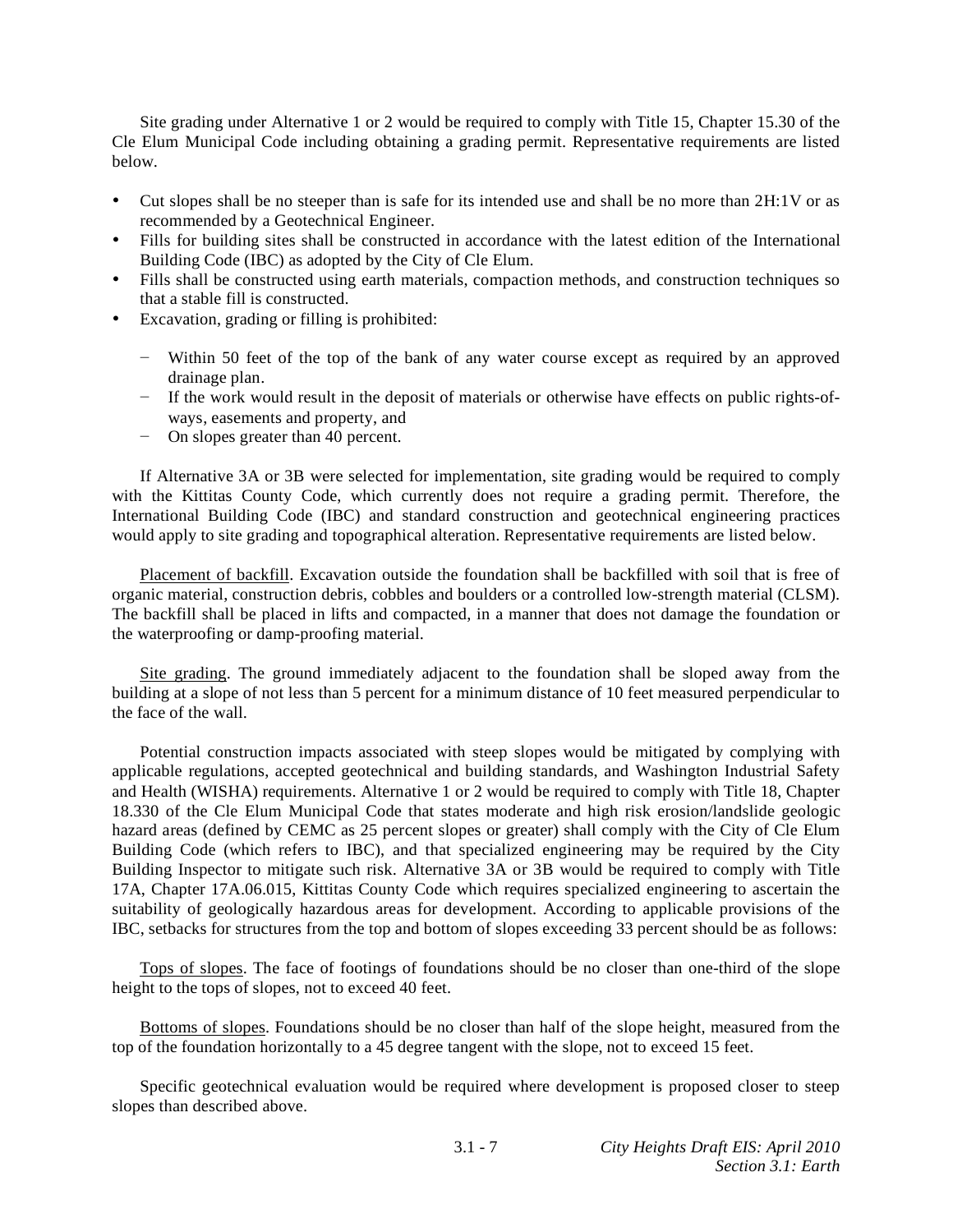*Other Possible Mitigation Measures*. Coordinated planning could minimize impacts to topography. Coordinated planning during construction could include consolidating the location of construction access roads, borrow areas, and construction staging areas. Coordinated planning for developed conditions could include consolidating the location of roadways, utility corridors and stormwater management facilities, and sizing infrastructure sufficiently to support future phases of development. In areas that would require substantial modifications to topography such as the coal waste pile at the west end of the site, areas on or adjacent to steep slopes in the waste rock pile, and slopes greater than 40 percent, development proposals should be reviewed by a Geotechnical Engineer on a site-specific basis at the time of the actual site development proposal.

# *SIGNIFICANT UNAVOIDABLE ADVERSE IMPACTS*

Site development would result in some permanent modifications to topography to achieve design grades for the construction of roadways, utilities, and home sites. It is not expected that these modifications would constitute significant adverse impacts.

# **3.1.2 Geology and Soils**

# *AFFECTED ENVIRONMENT*

This section describes the geologic setting and geologic units on the site that have distinct geotechnical properties referred to as engineering geologic units and soils. Appendix A of the EIS contains a glossary of the geotechnical terms used in this section.

# **Regional Geology**

The City Heights site is located in the Upper Kittitas Valley, in the foothills of the eastern flank of the Cascade Mountain Range. The Cascades were tectonically uplifted beginning in the late Eocene epoch (approximately 37 million years ago) as a result of the collision of offshore oceanic tectonic plates at the Cascadia subduction zone. Coincident volcanism emplaced igneous intrusive rocks, lava flows, and ash throughout the Cascades.

The Yakima Fold Belt sub-province of the Columbia Plateau was formed by tectonic forces beginning during mid- to late-Miocene time (approximately 15 to 10 million years ago) and continued into the Quaternary from 2 million years ago to present (United States Department of Energy 1988). Structural folds control much of the topography in Kittitas, Chelan and Yakima Counties. Active tectonic folding and faulting has slowed since the Pliocene (approximately 5 to 2 million years ago), and incised river valleys and fault scarps have since filled in with sediments.

The Upper Kittitas Valley at Cle Elum underwent several alpine glaciations during the Pleistocene epoch (approximately 2 million to 11,000 years ago). Glacial sediments including outwash, till and lacustrine deposits are mapped in the vicinity of Cle Elum.

# **Site Geology**

The site lies near the base of Cle Elum Ridge, on a limb of an asymmetric anticline in Tertiary-age (approximately 65 million to 2 million years ago) sedimentary bedrock. Bedrock strata generally dip to the south at angles less than 30 degrees. Cle Elum Ridge, located within the Upper Kittitas Valley, is one of several large synclinal structural basins within the Yakima Fold Belt. The presence of down-valley glacial deposits indicates that the entire site was glacially overridden.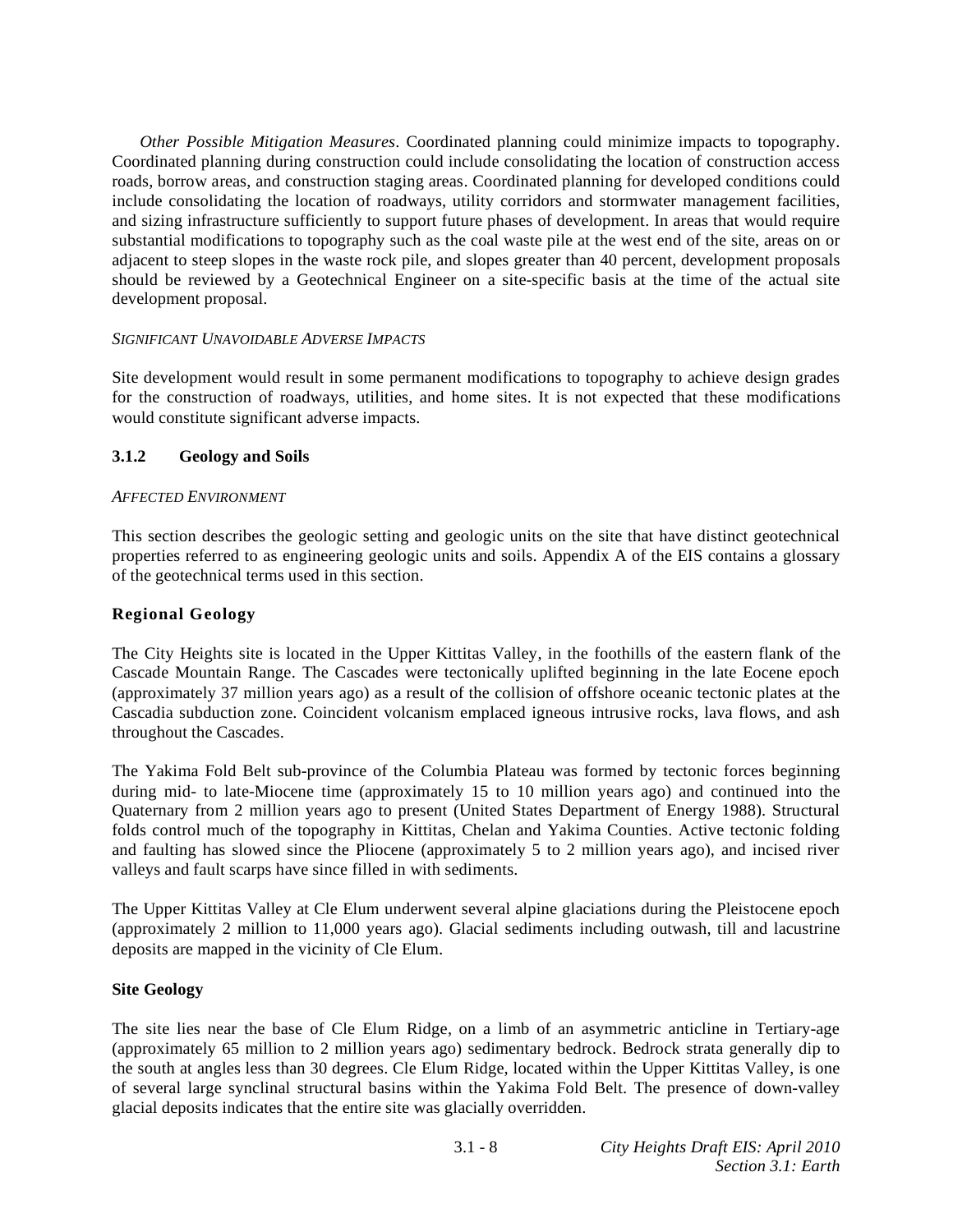Bedrock on the City Heights site is mapped as the non-marine sedimentary upper member of the Roslyn Formation, deposited during the late Eocene epoch approximately 35million years ago (Tabor et al. 1982). A coal seam 4 feet to 6 feet thick within the Roslyn Formation was extensively mined beneath the City Heights site and in the greater Cle Elum area. Unconsolidated sediments, primarily consisting of bedrock residuum and glacial deposits, are present over most of the site. Bedrock residuum resulting from weathering of Roslyn Formation rocks overlies bedrock to varying depths. Glacial deposits up to 100 feet thick locally overly bedrock and bedrock residuum. Glacial deposits consisting of outwash, till and lacustrine (former lake) deposits are most evident in several low-gradient terraces present on the lower elevations of the bedrock-cored slope. Other less extensive geologic units include alluvium occupying local drainage bottoms and artificial fill (coal waste piles) at the western end of the site.

# **Site Engineering Geologic Units**

Six general engineering geologic units are present on the City Heights site (Figure 3.1-1). Two units are associated with uncontrolled fills (coal waste and waste rock) and four units are naturally-occurring (alluvium, glacial deposits, bedrock residuum, and sedimentary bedrock). Bedrock residuum is mapped with the sedimentary bedrock unit, as these units occur together. A conceptual cross section of subsurface conditions across the full length of the site is illustrated in Figure 3.1-2. The engineering geologic units are divided based upon origin and general engineering characteristics, and are described below in order from most recent to oldest.

*Uncontrolled Fills*. Two large uncontrolled fills comprised of coal waste and waste rock were placed at the site during historic mining activities that began in the late 1800s and continued through the mid-1900s – a coal waste pile within proposed Development Area A, and a waste rock pile within and to the north of proposed Development Area D2 (see Figure 3.1-1).

 Coal Waste. Coal waste appears to have originated as fines and pond sediment resulting from coal processing operations. Coal waste generally consists of dark gray to black, clayey silt, silty clay and sandy silt containing abundant angular fragments of coal. By volume, it appears to be composed predominantly of fine-grained coal fragments with a lesser component of mineral grains. The thickness of clayey silt and very moist silty clay coal waste ranges from 1 foot to greater than 12 feet, and could be as thick as 20 feet or more overlying sand and cobble-gravel glacial deposits in proposed Development Area A at the west end of the site. Coal waste consisting of sandy silt with angular fragments of coal was observed in several piles on top of the waste rock pile (described below), and may also be present within the waste rock pile. Coal waste appears to have been mixed with waste rock during placement of the pile.

 Waste Rock. Waste rock is believed to have originated from mining operations during the first half of the twentieth century. Waste rock consisting of red to brown silty sand and angular gravel-size rock fragments, is present in proposed Development Area D2 and in the area north of the Red Rock waste rock pile. The waste rock pile overlies glacial deposits. The thickness of waste rock ranges from a few feet to up to 100 feet in the interior of the waste rock pile.

 Reclaimed mine lands also represent uncontrolled fills along the northern boundary of the site in proposed Development Area E.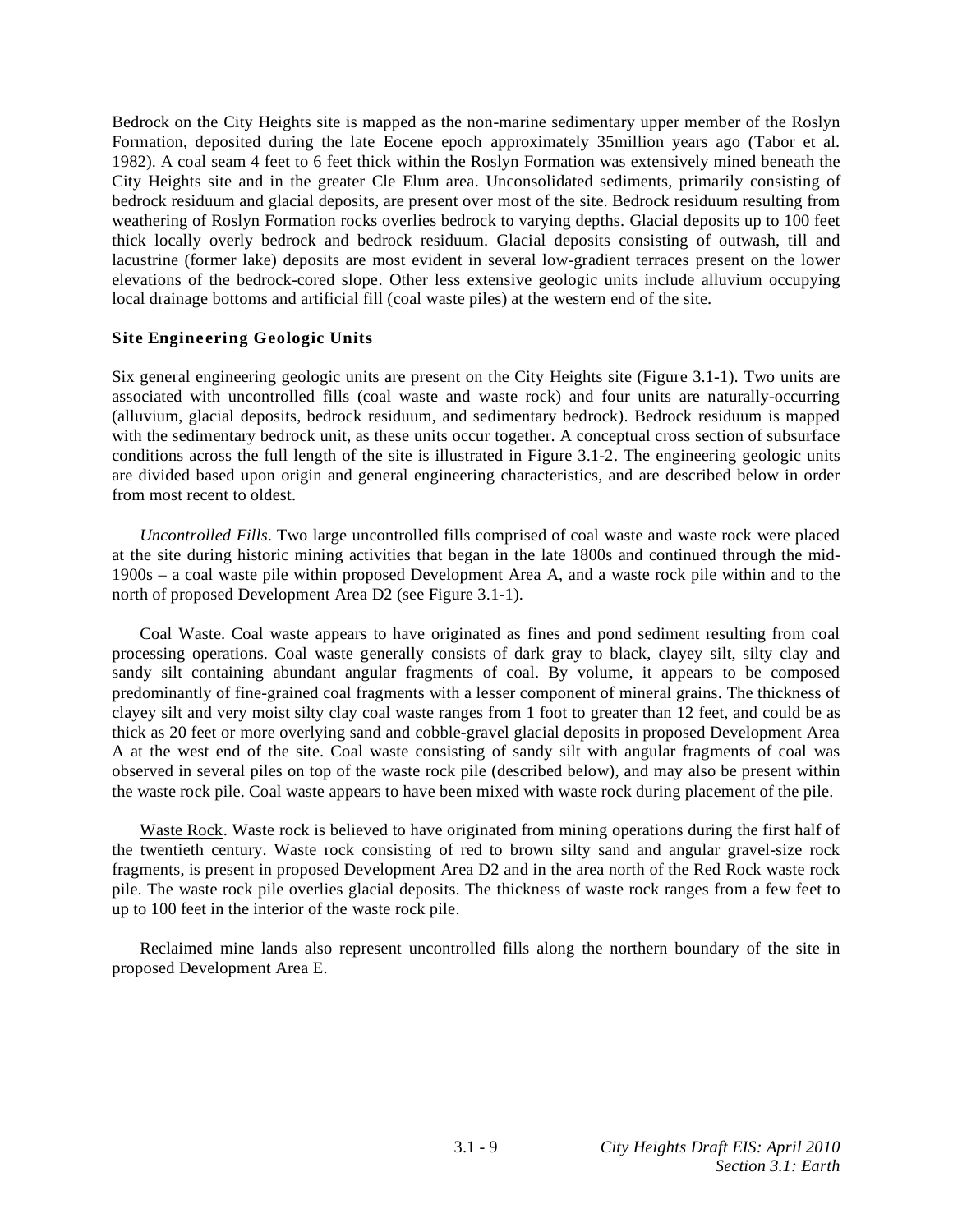**Insert Figure 3.1-2. Cross-Section Diagram A-A' (11x17-inch color)**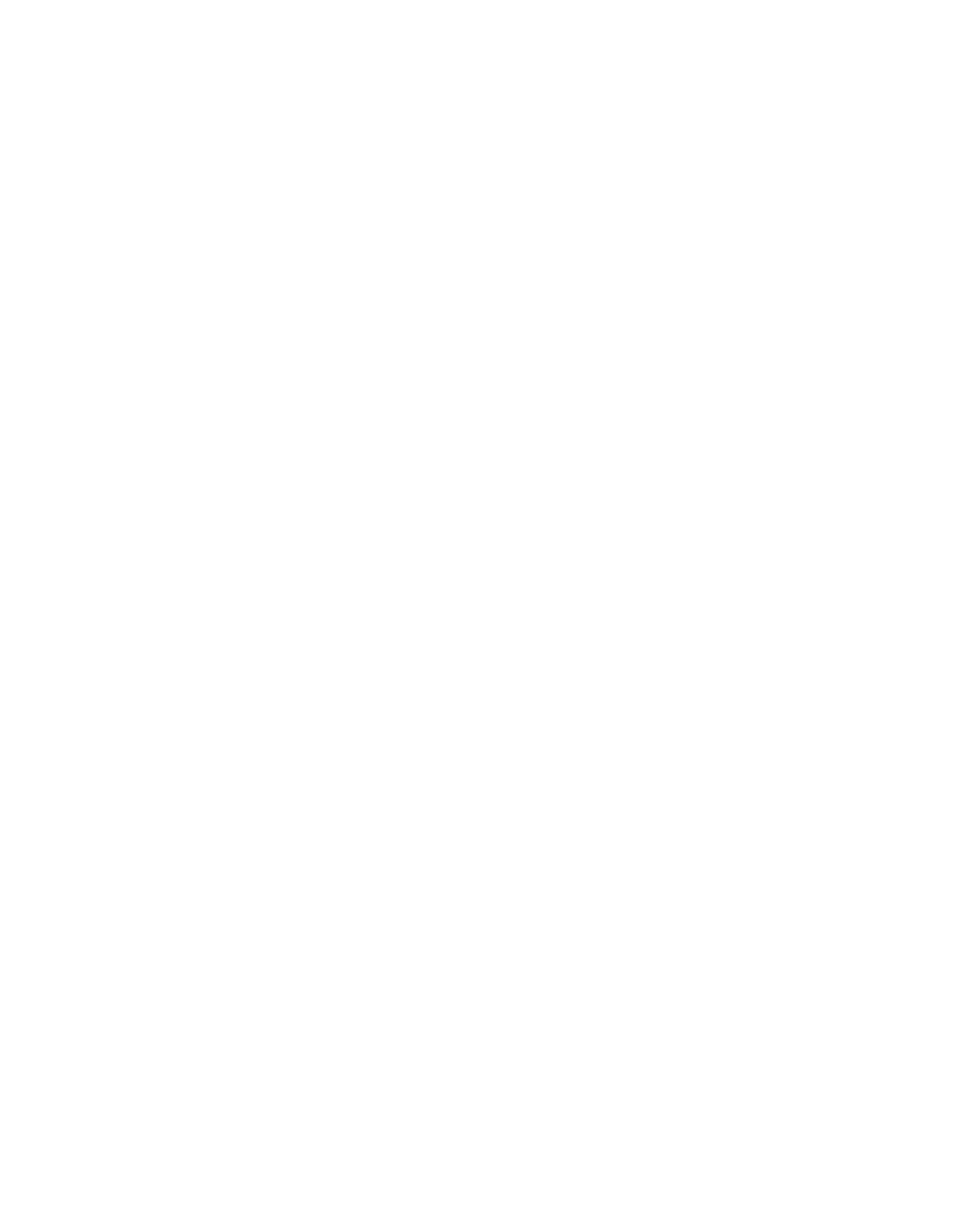Field observations indicate the south-facing hillside in proposed Development Area G was graded into a series of approximately 12 terraces measuring roughly 4 feet high by 8 feet deep associated with past activities on the site. Further investigation would be required to determine whether the slope in proposed Development Area G contains uncontrolled fills.

### **Naturally-Occurring Deposits**

*Alluvium*. Alluvium deposited in local drainages during the Holocene epoch (approximately 10,000 years ago to present), generally consists of sand with gravel and cobbles. It is present along the southern boundary of proposed Development Area A, in the low-lying region adjacent to Crystal Creek, in thicknesses that exceed 10 feet.

*Glacial Deposits*. Glacial drift is believed to have originated from Quaternary alpine glaciations of the Cascade Mountains and Kittitas Valley. Glacial deposits consist primarily of outwash with till and lacustrine deposits. These units generally are composed of sand with gravel and variable proportions of silt, clay, and cobbles. Most glacial deposits mantle the bedrock surface and are present throughout much of the lower elevations of the City Heights site where they form numerous terraces on the property. The thickness of glacial deposits likely ranges from a few feet to more than 100 feet.

*Bedrock Residuum*. Residuum, consisting primarily of silty fine to medium sand, is present on the surface over much of the higher elevations of the City Heights site. It was formed from the in-place weathering of sedimentary bedrock, and becomes increasingly less weathered and harder with depth, eventually grading to unweathered bedrock. The observed thickness of residuum varies from being absent to 39 feet. Typical residuum thickness encountered is 6 to 12 feet. Residuum is mapped with sedimentary bedrock in Figure 3.1-1.

*Sedimentary Bedrock*. Sedimentary bedrock at the site is the upper member of the Roslyn Formation (Tabor et al.1982). Bedrock consists of interbedded sandstone, siltstone, and mudstone with occasional coal seams. Bedrock is exposed west of proposed Development Area F3 identified on conceptual land use plans as "Slick Rock" park, in road cuts along Deer Creek Road, and in the northern portion of proposed Development Area E. Except for these outcrops, sedimentary bedrock is mantled by residuum, which is overlain by glacial deposits and/or fill in places. The upper member of the Roslyn Formation is up to 2,400 feet thick (Walker 1980).

# **Seismic Setting and Hazards**

The City Heights site is located within a region subject to earthquakes on shallow crustal faults and in the Cascadia Subduction Zone (CSZ). No surface faults are mapped on the property, and no evidence of surface faulting was observed by the Geotechnical consultant (Aspect Consulting, October 2009). Two faults are mapped approximately 4.5 and 6 miles south of the property (Tabor et al. 1982). These faults trend west-northwest to east-southeast and dip nearly vertically with down-to-the-north movement. Trend direction and location of these faults indicates they are associated with the Yakima Fold Belt. A fault of unknown age was identified in underground mine workings in the Roslyn No. 5 Mine, west of the City Heights site (Saunders 1914).

Evidence exists of Quaternary movement along faults in the Yakima Fold Belt, and earthquakes have recently occurred in the central Columbia Basin within basalts of the Yakima Fold Belt (U.S. Department of Energy 1988). The largest known earthquake in the Columbia Basin occurred in 1936 at Milton-Freewater, Oregon (U.S. Department of Energy 1988). This earthquake had a magnitude estimated as high as 6.1 (Woodward-Clyde Consultants 1980). The largest recorded earthquake occurred in 1973, east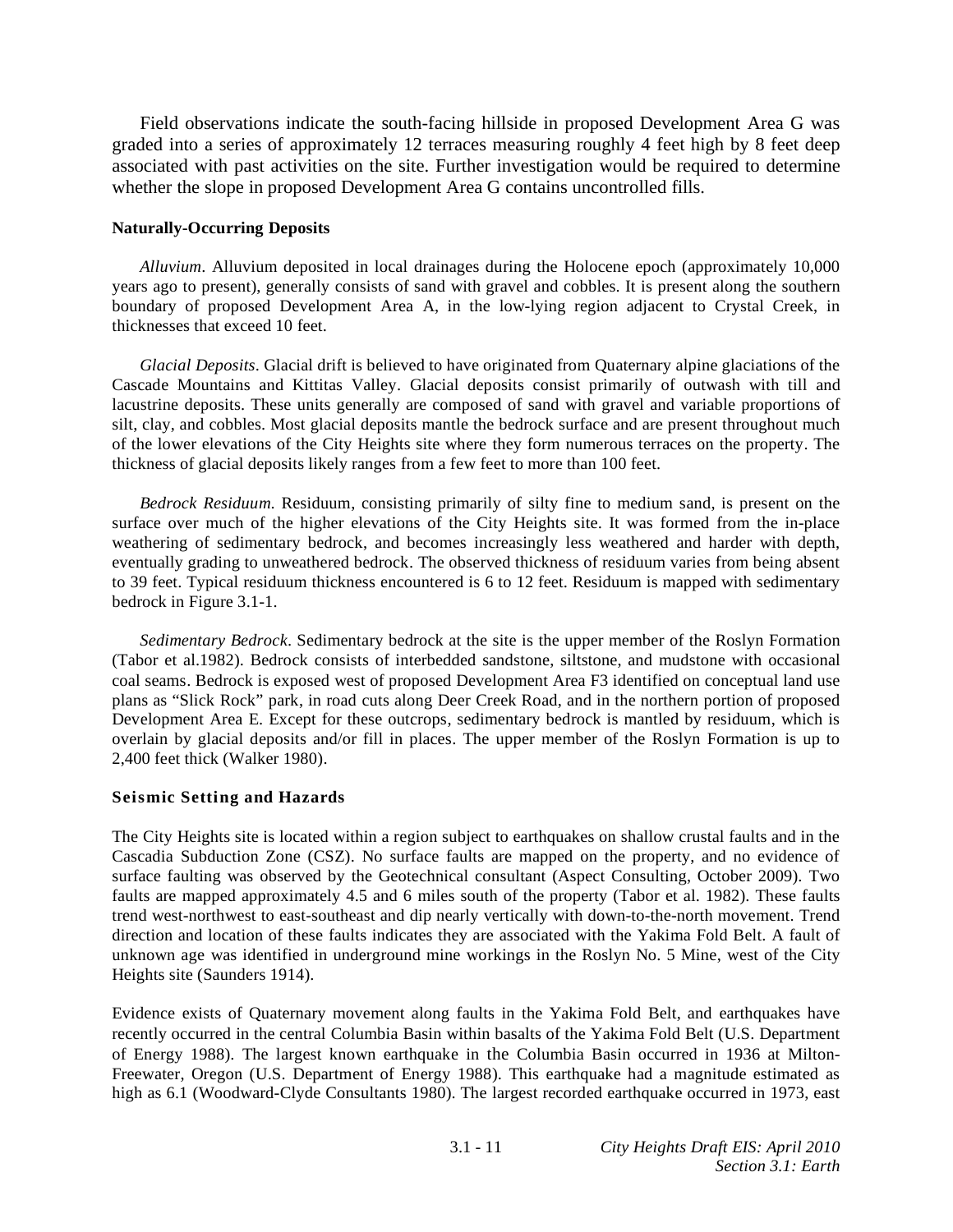of Cle Elum near Othello, with a magnitude of 4.4 (Noson et al. 1988). Records maintained since 1969 indicate that all earthquakes measured in the Columbia Basin are shallow.

A shallow earthquake within the Cascade Mountains occurred in 1872, north of Cle Elum near Entiat, with an estimated magnitude of 6.8 (Bakun et al. 2002). The U.S. Geological Survey predicts that future earthquakes within the Cascades would likely be shallow and could exceed magnitude 7 (Noson et al., 1988).

Other large earthquakes in Washington and Oregon are associated with the Cascade Subduction Zone, which lies approximately 150 miles west of Cle Elum in the Puget Sound area (Washington Department of Natural Resources 2008). Hazards associated with the CSZ include deep (Benioff zone) earthquakes and subduction zone earthquakes. Deep earthquakes generally originate during rupture of the sinking oceanic plate, have magnitude 7.5 or less, and occur approximately every 10 years to 30 years. Subduction zone earthquakes occur due to rupture between the subducting oceanic plate and the overlying continental plate. These earthquakes have magnitude up to 9 and a recurrence interval on the order of 500 years.

Surficial ground rupture hazard for the City Heights site is considered low due to the distance to known active faults and the long recurrence intervals for earthquakes on these faults. Liquefaction potential for the site is generally considered to be low. However, the alluvium and coal waste pile on the western end of the property in proposed Development Area A is designated in the Washington Department of Natural Resources Liquefaction Potential Map for Kittitas County (Palmer, et al., 2004) as having moderate to high liquefaction potential. Except for a small area that is underlain by alluvium and shallow groundwater, most of proposed Development Area A is underlain by fine-grained coal waste that presents a low liquefaction potential.

# *POTENTIAL IMPACTS DURING CONSTRUCTION*

Subgrade preparation in areas that would support new fills, structures, and pavement will begin with removal of vegetation and deleterious matter. Certain on-site geologic units will be suitable for producing structural fill for the proposed development. Glacial deposits  $-$  natural on-site soils consisting of sands and gravels  $-$  are generally considered suitable sources of structural fill since they contain a relatively low percentage of fines (silt and clay particles). Other soils found on the site, including bedrock residuum and the waste rock pile north of proposed Development Area D2 contain a relatively high percentage of fines and will be moisture-sensitive, making them difficult to work with in wet weather. These materials can be used for structural fill if earthwork is performed during dry weather conditions and the contractor's methods are conducive to proper compaction. If weather conditions and/or other factors make it impractical to use moisture-sensitive soils derived from on-site sources for structural fill, these soils can be used as general fill in areas not sensitive to settlement, such as in areas to be landscaped (Aspect Consulting, October 2009).

Development within areas containing past uncontrolled fills would have no impact on construction activities to implement any conceptual land use alternative, other than to require an increased level of effort if unsuitable subgrade material is modified or removed/replaced to develop the site.

Uncollapsed areas of underground mines would have the potential to affect construction activities associated with any conceptual land use alternative if earth stability is compromised. Construction activities occurring near abandoned mine openings and in the vicinity of shallow mine workings could be impacted by voids. These potential impacts would be addressed by the mitigation measures described below.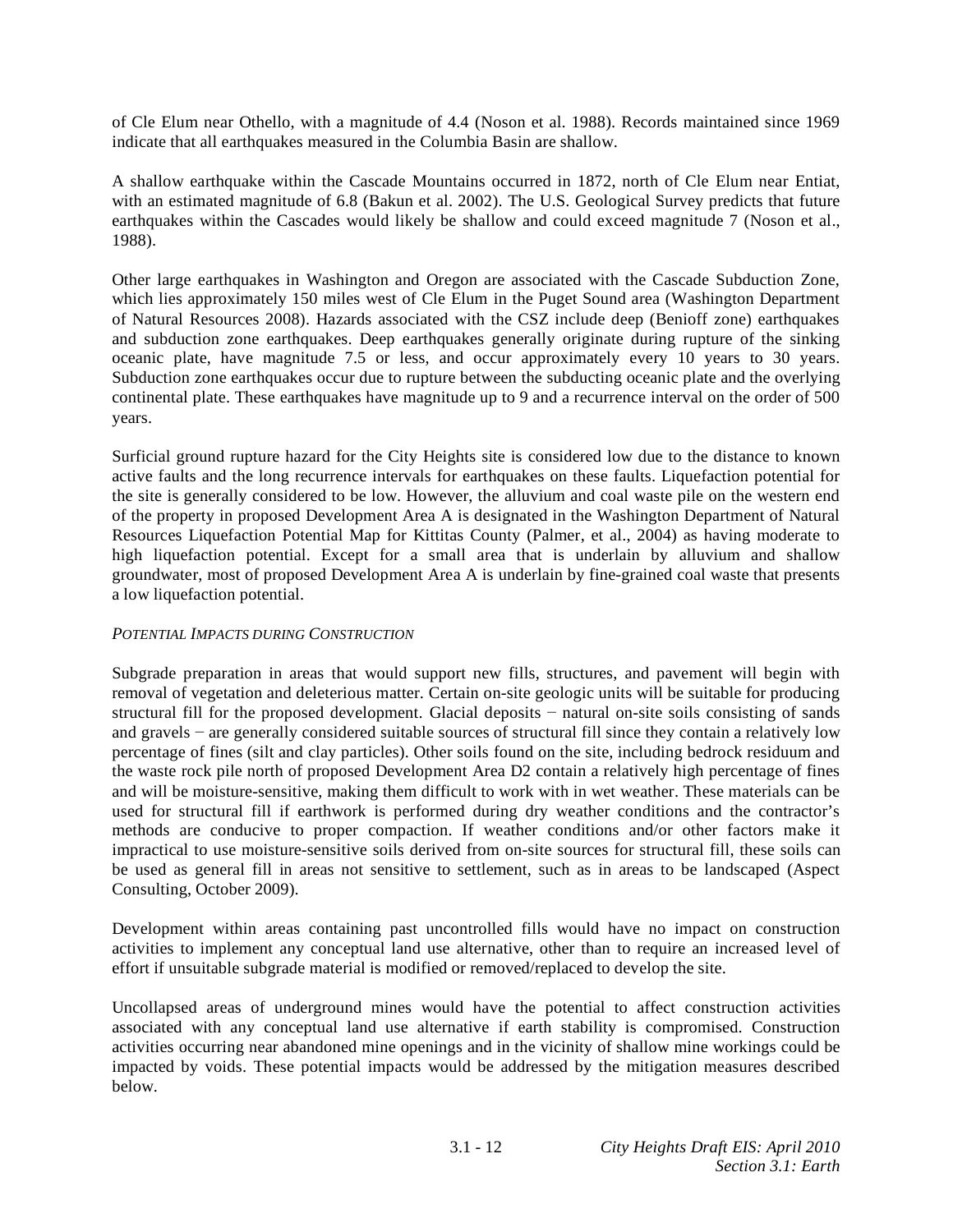No impact to construction activities from seismic events is anticipated with site development under any conceptual land use alternative because the predicted recurrence interval for major seismic events in this region is substantially longer than the anticipated construction period.

If the No Action Alternative were selected, there would be no ground-disturbing activities or construction at this time. Therefore, there would be no construction impacts to geology and soils associated with this alternative.

# *POTENTIAL DEVELOPED-CONDITION IMPACTS*

Most impacts to geology and soil units would be caused by grading modifications to implement any of the conceptual land use alternatives. These are discussed above in Section 3.1.1, Topography.

Under any build alternative, seismic events could impact the structural integrity of residential and commercial structures, roadways and utilities, and could destabilize steep slopes; however, risk of surficial ground rupture and liquefaction is considered low due to the distance to known active faults and the long recurrence intervals for earthquakes on these faults.

Under the No Action Alternative, there would be no alteration of geology and soils on the site. Steep slopes in existing uncontrolled fills (coal waste and waste rock) would remain and could fail during a seismic event, potentially presenting a hazard to public safety. Slope hazards are discussed in more detail in Draft EIS Section 3.1.1, above.

# *MITIGATION MEASURES*

*Mitigation Measures Included in the Development Proposal*. Design of structures to be built within the project would comply with applicable seismic design codes.

*Applicable Regulations*. Alternative 1 or 2 would be required to comply with the Cle Elum Municipal Code structural design provisions of the International Building Code (IBC). Alternative 3A or 3B would be required to comply with the Kittitas County-adopted version of the Uniform Building Code (KCC 17A.06.010).

*Other Possible Mitigation Measures*. If additional geotechnical investigations to be conducted during the design phase discover abandoned mine hazards that were not previously identified, additional geotechnical investigation of these features may be warranted.

# *SIGNIFICANT UNAVOIDABLE ADVERSE IMPACTS*

To the extent that site development complies with applicable regulations and accepted engineering design standards, the recommendations of the *Coal Mine Hazards Risk Assessment* (SubTerra, Inc., October 2009), and prudent construction practices, no significant unavoidable adverse impacts related to geology or soils would be expected to occur with implementation of any of the conceptual land use alternatives.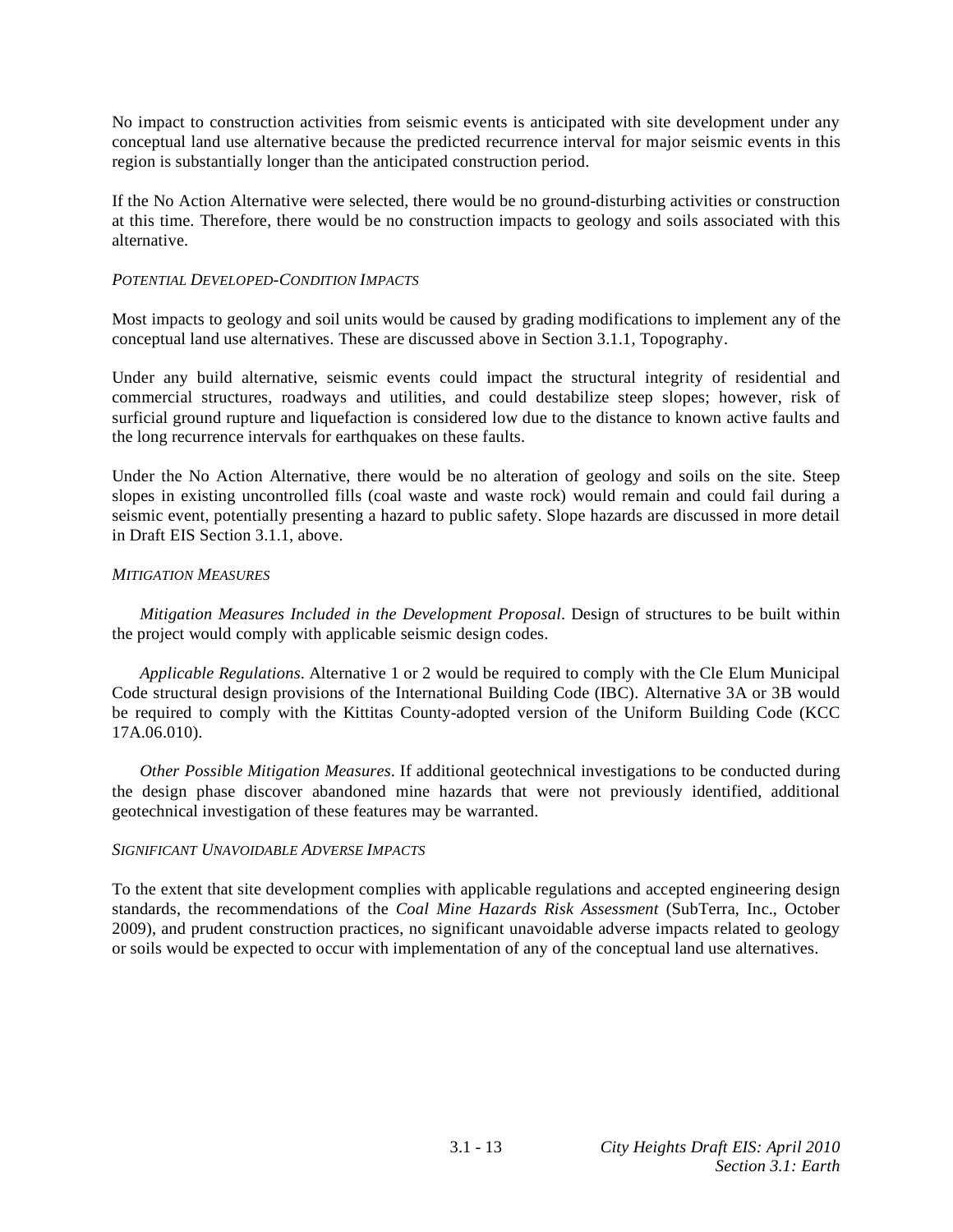# **3.1.3 Erosion**

### *AFFECTED ENVIRONMENT*

Nine soil types are mapped on the City Heights property by the U.S. Department of Agriculture, Natural Resources Conservation Service (NRCS), including soil units associated with mining activities. Site soils, most of which are classified as loam, are derived from the weathering of underlying parent material such as glacial drift and sedimentary bedrock, and are mixed with loess and volcanic ash. These soils typically extend from the ground surface to a depth of 3 to 5 feet. Teanaway loam, found on 10 percent to 25 percent slopes, is the most common soil type mapped on the property (see Figure 3.1-3).

The permeability of most soils on the site is described as moderate to high, with moderate to severe erosion hazard, especially on most steep slopes along the southern site boundary and in drainage courses. Dystroxerepts soils, found on 45 percent to 65 percent south slopes, occur in the westernmost drainage between proposed Development Areas A and B, and are listed by NRCS as having a severe to very severe erosion hazard. Soil units associated with mining activities are not evaluated by NRCS for erosion hazard and permeability; however, observation of the coal waste pile by the Geotechnical Engineer indicates erosion potential is likely moderate to severe, and permeability is likely low to moderate (Aspect Consulting, October 2009). Observation of the waste rock pile indicates erosion potential is low and permeability is high.

Substantial gully erosion was observed south of proposed Development Area D1 near the southern site boundary where the seasonal stream crossing under Summit View Road (Stream C discussed in Draft EIS Section 3.4) is downcutting into the underlying glacial deposits sediment terrace (see Figure 3.1-1). Erosion has created a near vertical-walled gully up to 10 feet high, 15 feet wide, and approximately 200 feet long. Observations of local topography indicate that this stream was diverted from its natural watercourse by an earthen dam located approximately 300 feet upstream, east of Summit View Road (Aspect Consulting, October 2009). The watercourse diversion was likely related to historical mining activities involving placement of the waste rock pile. Evidence of more than one debris flow was observed at the mouth of this gully resulting from erosion of the gully. Based on field observations, the most recent event likely occurred within the past two years. Similar events could periodically occur during exceptionally high flows in this stream.

Moderate erosion was observed along existing road cuts and roadside ditches and in the eastern portion of the coal waste pile (Aspect Consulting, October 2009). Minor erosion was encountered in unimproved dirt roads including the power line access road that is frequently used by off-road vehicles. Sedimentation from erosion of roadside ditches, road cuts and unimproved dirt roads was observed in the wetland created by a low earthen dam east of Summit View Road (Wetland C discussed in Draft EIS Section 3.4) and is assumed, but was not specifically observed, to be occurring in the lower, off-site reaches of all drainages.

Debris flows are common in the Upper Kittitas Valley, typically resulting from rapid snow melt or high intensity rainstorms. Potential for debris flows exists in all drainage courses through the site. Deer Creek and the Balmers Canyon drainage at the east end of the property likely have the greatest potential for debris flows (see Figure 3.1-1).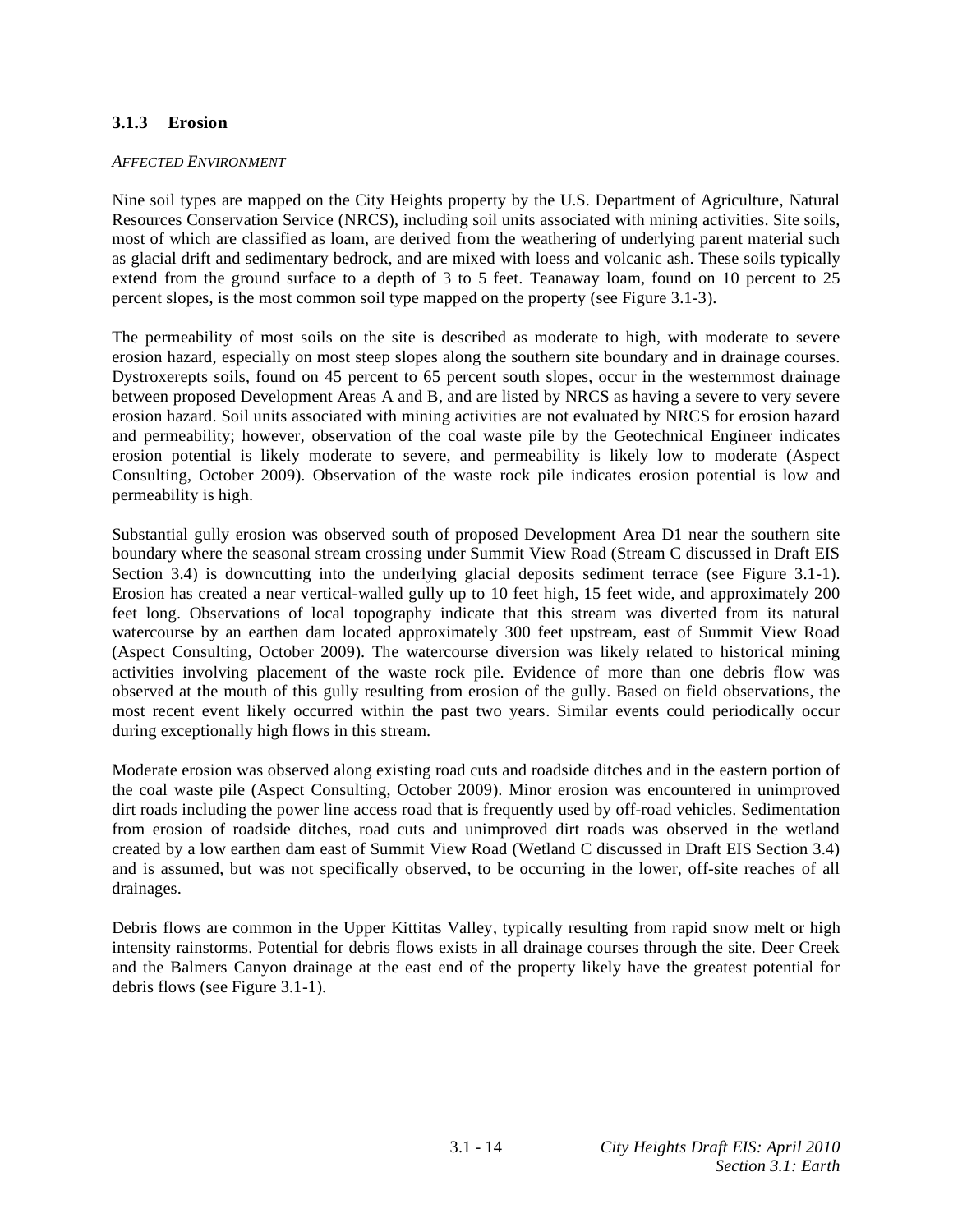**Insert Figure 3.1-3. NRCS Soils (11x17-inch color)**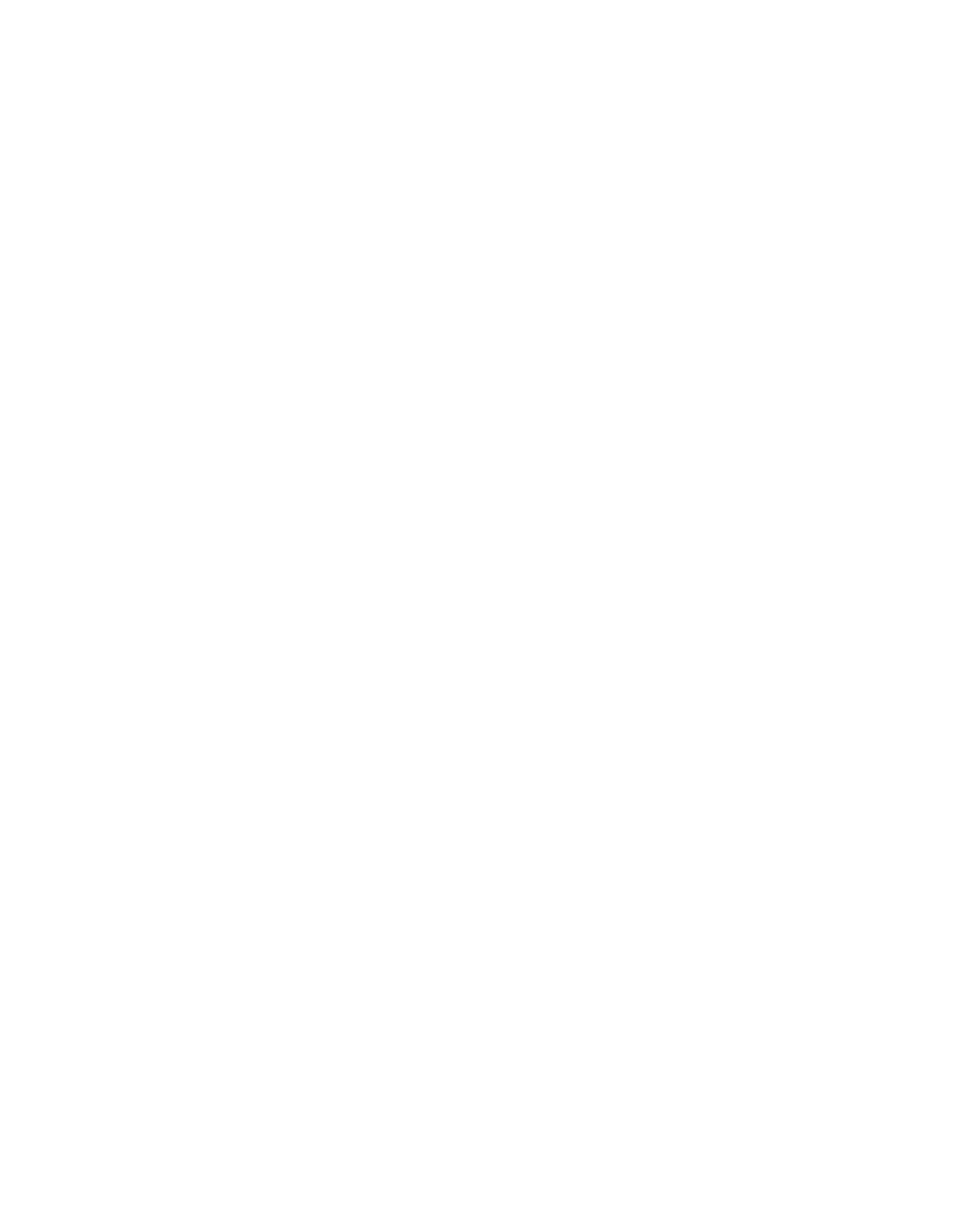#### *POTENTIAL IMPACTS DURING CONSTRUCTION*

 Ground-disturbing activities during construction of any conceptual land use alternative would increase erosion potential on the site. If stripped of vegetation, the erosion hazard of most natural surface soils on the property is considered moderate to severe, particularly on most steep slopes along the south site boundary and in drainage courses. Soils that occur on 45 to 65 percent slopes in the western-most drainage between proposed Development Areas A and B (Stream D) present a severe to very severe erosion hazard. Erosion potential for past uncontrolled fills is considered moderate. Best Management Practices required by Ecology's 2004 *Stormwater Management Manual for Eastern Washington* will be implemented to control erosion potential during earthwork activities on the site.

 No development is proposed in the lower portion of Balmers Canyon where unconsolidated soils resulted in a recent landslide.

 Construction activities would involve excavation, fill and site grading to build roadways, utilities, and home sites. Unsuitable material would be exported from the site, select fill would be imported to the site, and earthwork in general would require redistribution of material within areas proposed for development.

 Excavation dewatering may be required where shallow groundwater is present, causing water to be temporarily discharged to the land surface. If improperly managed, these activities could result in erosion, especially during wet weather conditions.

 If the No Action Alternative were selected, there would be no clearing or grading activities, and therefore no change in existing conditions of erosion that occur on the property.

#### *POTENTIAL DEVELOPED-CONDITION IMPACTS*

 Stabilization of site soils and construction of a coordinated stormwater management system by proposed development under Alternative 1, Alternative 2 or Alternative 3A would eliminate areas where erosion presently occurs on the property including substantial gullying in proposed Development Area D1 caused by the seasonal stream that crosses beneath Summit View Road (Stream C), along existing roadside ditches and road cuts, and at the coal waste pile. A less coordinated stormwater management system would likely result from site development in 17 individual parcels under Alternative 3B. The multi-use trail proposed with Alternative 1 or 2 would stabilize soils on existing unimproved dirt roads within the power line easements on the property. Trail construction is not an element of the proposal under Alternative 3A or 3B.

 Development under any conceptual land use alternative could be subject to the impacts of debris flows in drainage courses. Road and utility crossings of drainage courses may be at most risk.

 Impacts associated with the No Action Alternative include continued substantial erosion of the Stream C gully west of Summit View Road and associated downstream deposition of sediment; continued erosion of existing road cuts and roadside ditches; continued minor erosion on unimproved dirt roads and associated downstream deposition of sediments; and persistence of the potential for erosion of the coal waste pile by wind and precipitation. Erosion in the Stream C gully approximately 100 feet downstream of Summit View Road has created near-vertical sidewalls up to 10 feet high, 15 feet wide, and approximately 200 feet long. Head-cut erosion of the upstream migration of the gully will continue until stream gradient equilibrium is achieved. This erosion has the potential to reach Summit View Road if channel stabilization measures are not implemented (Aspect Consulting, October 2009).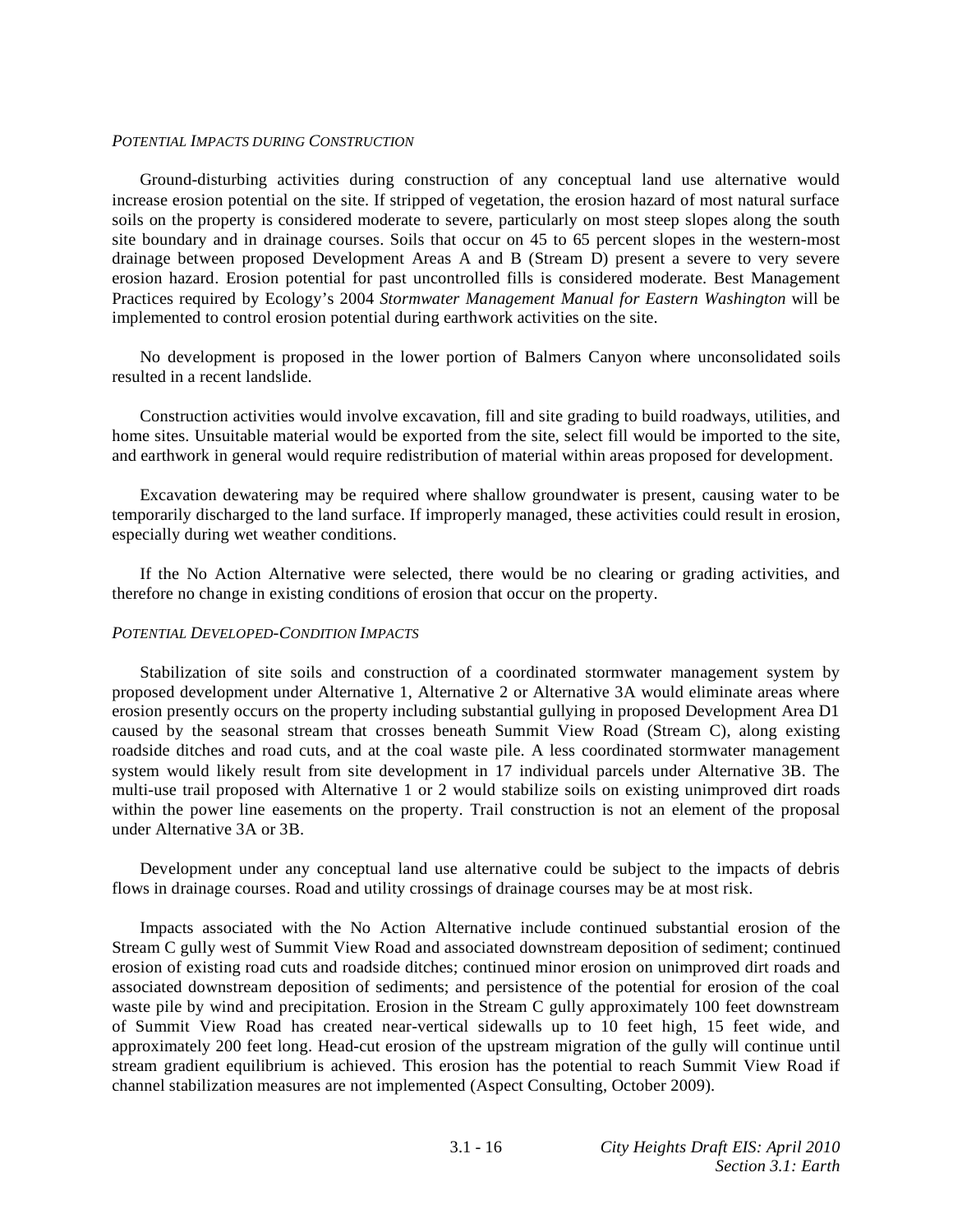#### *MITIGATION MEASURES*

*Mitigation Measures Included in the Development Proposal*. Elements of the proposed City Heights development would eliminate or minimize erosion from existing unstable soil areas of the site. The proposal includes re-grading the Stream C gully concurrent with site improvements in proposed Development Area D1, constructing a coordinated stormwater management system, and eliminating, regrading and/or paving unimproved dirt roads. Proposed stormwater management measures to avoid or minimize erosion and sedimentation (described in Draft EIS Section 3.18.3) would also minimize potential adverse effects to topography and soils.

*Applicable Regulations*. Conditions of erosion from the site during construction and in the developed condition under any conceptual land use alternative would be mitigated by compliance with applicable regulations including, but not necessarily limited to:

- A Construction Stormwater General Permit issued by the Washington Department of Ecology (Ecology) for compliance with the requirements of the National Pollutant Discharge Elimination System (NPDES).
- A site-specific Temporary Erosion and Sedimentation Control Plan (TESCP) prepared and implemented during construction in accordance with Ecology's Stormwater Management Manual for Eastern Washington.
- Stormwater management systems installed on the site during construction and in the developed condition of the site designed, operated, and maintained in accordance with the requirements of Ecology's Stormwater Management Manual for Eastern Washington for new developments.

Additional detail regarding the proposed stormwater management system is provided in Draft EIS Section 3.18.3.

*Other Possible Mitigation Measures*. The Development Agreement could specify larger setbacks from drainage courses through the site as these areas are susceptible to debris flow hazards. Balmers Canyon (identified as Stream A in this analysis) and Deer Creek (identified as Stream B) were observed to have the greatest potential for debris flows. Channel stabilization measures are recommended for the Stream C and Stream D drainage courses. Design of these measures would require further study (Aspect Consulting, October 2009).

#### *SIGNIFICANT UNAVOIDABLE ADVERSE IMPACTS*

To the extent that site development complies with applicable regulations, accepted engineering design standards, and prudent construction practices, no significant unavoidable adverse impacts in the form of erosion would be expected to occur with any of the conceptual land use development alternatives.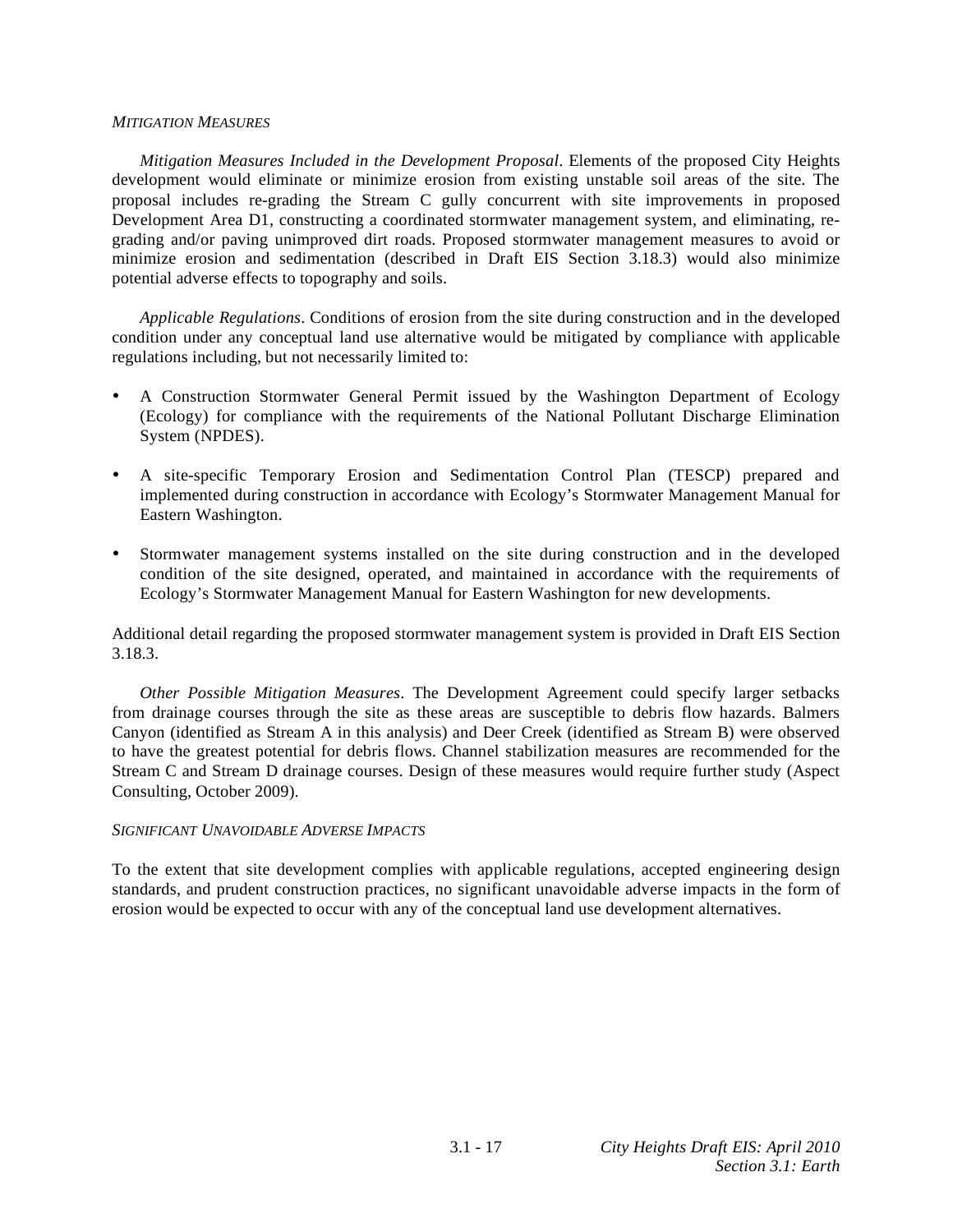# **3.1.4 Coal Mine Hazard Areas**

The area that includes the City Heights site was extensively mined for coal between the late 1800s and the mid-1900s, primarily using underground extraction techniques. Most of the City Heights site is underlain by former mine workings at varying depths. A site-specific investigation was conducted, and the depths of underground mine workings were mapped (SubTerra, Inc., October 2009). Some areas in the northern and eastern portions of the site were identified as having relatively shallow underground mine depths. The *Coal Mine Hazards Risk Assessment* (SubTerra, Inc., October 2009) describes potential risks associated with abandoned mine lands and provides recommendations to guide proposed development. Detailed illustrations of the features described below are provided in the *Coal Mine Hazards Risk Assessment* that is a technical appendix to this EIS.

### *AFFECTED ENVIRONMENT*

Six mines in the project area extracted coal from a single 4- to 6-foot thick seam called the Roslyn Bed or the No. 5 Bed described as uniform with few impurities. The seam was typically overlain by a thin, soft shale or mudstone layer grading to sandstone and underlain by sandy shale. The coal parted cleanly at these contacts so that little if any coal was left after mining. Coal was extracted using room and pillar methods with subsequent pillar removal. Turn-of-the-century mining was performed by hand using pick and shovel, with later introduction of drilling and blasting using black powder in the early 1900s.

The westernmost part of the City Heights site is underlain by workings from the Roslyn or No. 5 mine, opened in 1905. Approximately 6.4 million tons were mined between 1907 and 1947. This mine was originally accessed by a slope driven from outcrop, then from a rock tunnel. It is not expected that surface expressions of these features will be encountered on the City Heights site due to the depth of the mine workings.

The central part of the site is underlain by workings from the Roslyn No. 7 mine opened in 1907. Approximately 7.6 million tons were mined between 1908 and 1936. This mine was initially accessed by driving a rock tunnel to the top of the coal, then driving drifts down-dip in the coal seam. Rock tunnel portals to this mine are present on the City Heights site.

The eastern portion of the City Heights site is underlain by workings from the Cle Elum No. 1, No. 2, and No. 3 mines opened in 1895. Approximately 4.1 million tons were mined between 1895 and 1943, with the majority of production prior to 1918. These mines were accessed by drainage tunnels driven from outcrop. Drainage tunnel portals are located adjacent to Deer Creek that flows approximately north-south through the City Heights site adjacent to Montgomery Road. Sinkholes and shallow mine workings are located near the northern edge of the center of the site. Shallow mine workings are also located at the eastern end.

Independent Coal and Coke Company's No. 1 mine (ICC No. 1), also known as the Queen Mine, was located in the east half of Section 26, Township 20 North, Range 15 East, WM, and opened in 1916. Approximately 724,000 tons of coal were mined between 1916 and 1927. The mine workings are located at depth beneath the east central part of the City Height site. Abandoned coal mine entries to ICC No. 1 are therefore not expected to affect the City Heights project.

Since the early 1980s, the U.S. Department of Interior, Office of Surface Mines (OSM) in Denver, Colorado has implemented a program to identify and mitigate abandoned mine features that typically include abandoned shafts, abandoned adits (horizontal tunnels), abandoned declines (downward-inclining tunnels), and sinkholes above abandoned coal mines in the State of Washington. In 1984, Maddox and Associates (1984) were commissioned by OSM to locate and document the condition of a subset of small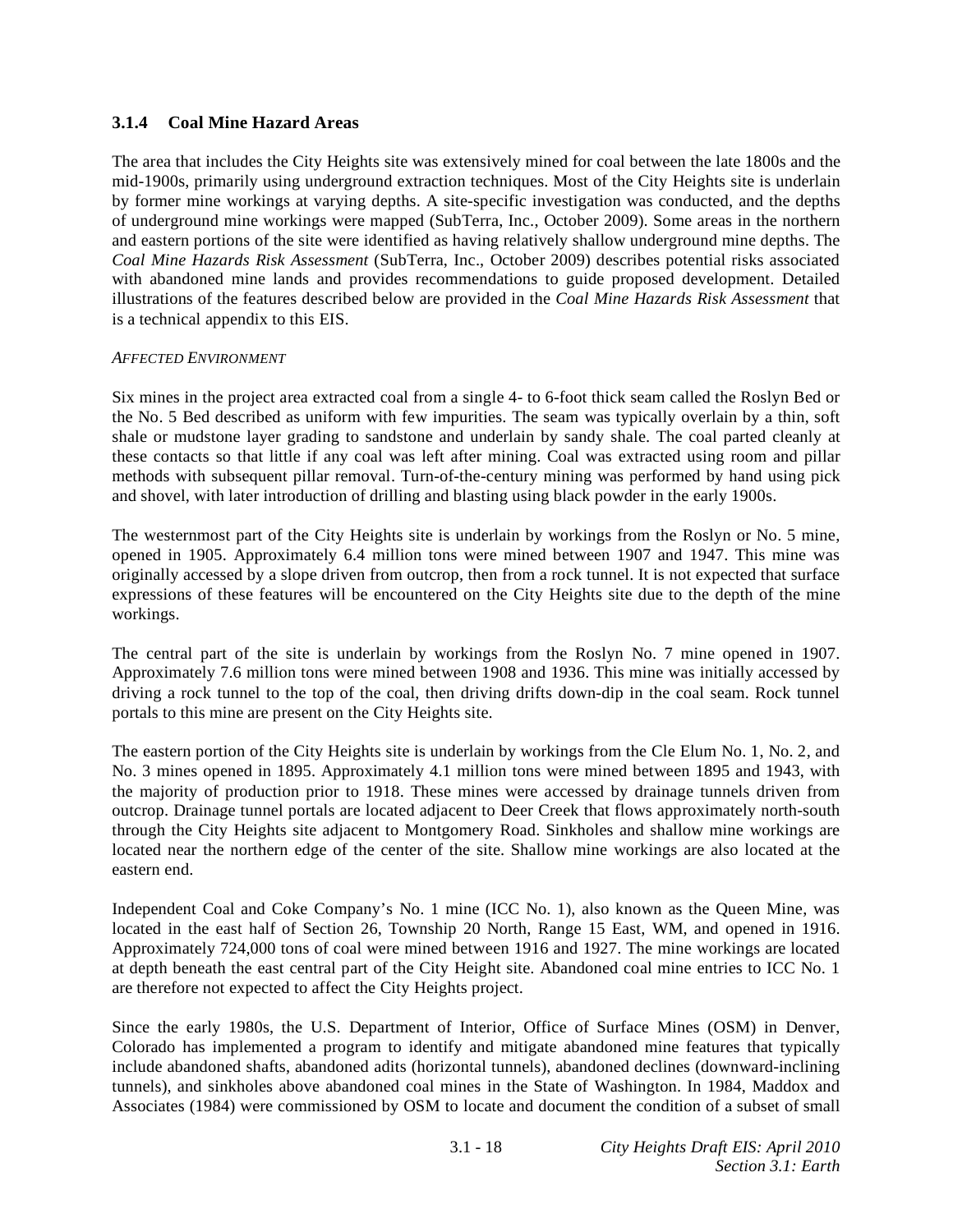Roslyn and Cle Elum mines on non-railroad-owned property. Additional work was performed by Hart Crowser & Associates in 1999 to identify and locate abandoned mine openings in Sections 26 and 27, Township 20 North, Range 15 East, WM, Kittitas County. Neither of these studies claimed to have found all of the abandoned mine features that they identified on mine maps.

Historic mine data summarized above was verified in 2009 by SubTerra, Inc. by surface reconnaissance on the City Heights site to locate abandoned mine surface features, and by drilling exploratory boreholes to confirm the thickness of mined coal and the current condition of the collapsed mine workings. Detailed descriptions of the work performed and the basis for conclusions drawn are provided in the *Coal Mine Hazards Risk Assessment* (SubTerra, Inc., October 2009). Based on examination of mining records and the results of the proof-drilling program conducted on the City Heights site, SubTerra concludes that significant subsidence has already occurred and any future potential for sinkhole occurrence should be limited to abandoned mine areas that are 50 feet deep or less. Shallow mine workings at the northern edge of the central part of the site and at its eastern end remain of concern with regard to sinkhole potential.

# *POTENTIAL IMPACTS DURING CONSTRUCTION*

The *Coal Mine Hazards Risk Assessment* (SubTerra, Inc., October 2009) defines six categories of Coal Mine Hazard Areas (CMHAs) on the City Heights site, formulates development criteria appropriate for each level of hazard, and describes additional potential mitigation for site development in areas with these characteristics. The description and proposed development criteria for each of the six CMHAs are as follows:

 Coal Mine Hazard Area 1: CMHA 1 includes areas where abandoned mine workings are less than 50 feet deep and where abandoned mine features<sup>2</sup> are present. These areas are deemed not suitable for development at the present time.

 Coal Mine Hazard Area 2: CMHA 2 includes those areas where the abandoned coal mines are between 50 feet and 100 feet deep beneath the site, and abandoned mine features are present. This classification does not include areas where there are significant accumulations of mine waste (see CMHA 6). CMHA 2 areas may be developable after detailed site investigation to prove the absence of remnant voids and/or after mitigation (described below). Otherwise, these areas should be considered a buffer zone between CMHAs 1 and 3. Very detailed abandoned mine site investigations, to include at least 2 boreholes per acre with proof-drilling below proposed building foundation areas and access roads, may be used to demonstrate the suitability for site development of areas designated CMHA 2.

 Coal Mine Hazard Area 3: CMHA 3 includes those areas where the abandoned coal mines are between 100 feet and 200 feet deep beneath the site and abandoned mine features are not present. This CMHA does not include areas where there are significant accumulations of mine waste (see CMHA 6). Development may occur in CMHA 3 areas subject to standard site investigation; civil engineering design; and local, State, and Federal code compliance. In addition, proof-drilling shall be conducted at the location of each proposed building site (minimum of one hole per 5 acres) to demonstrate that subsidence is substantially complete.

 Coal Mine Hazard Area 4: CMHA 4 includes those areas where the abandoned coal mines are between 200 feet and 300 feet deep beneath the site and abandoned mine features are not present. This CMHA does not include areas where there are significant accumulations of mine waste (see CMHA 6).

<sup>&</sup>lt;sup>2</sup> Abandoned mine features include (but are not limited to) spoil piles, adits, portals, and shafts exposed at the ground surface.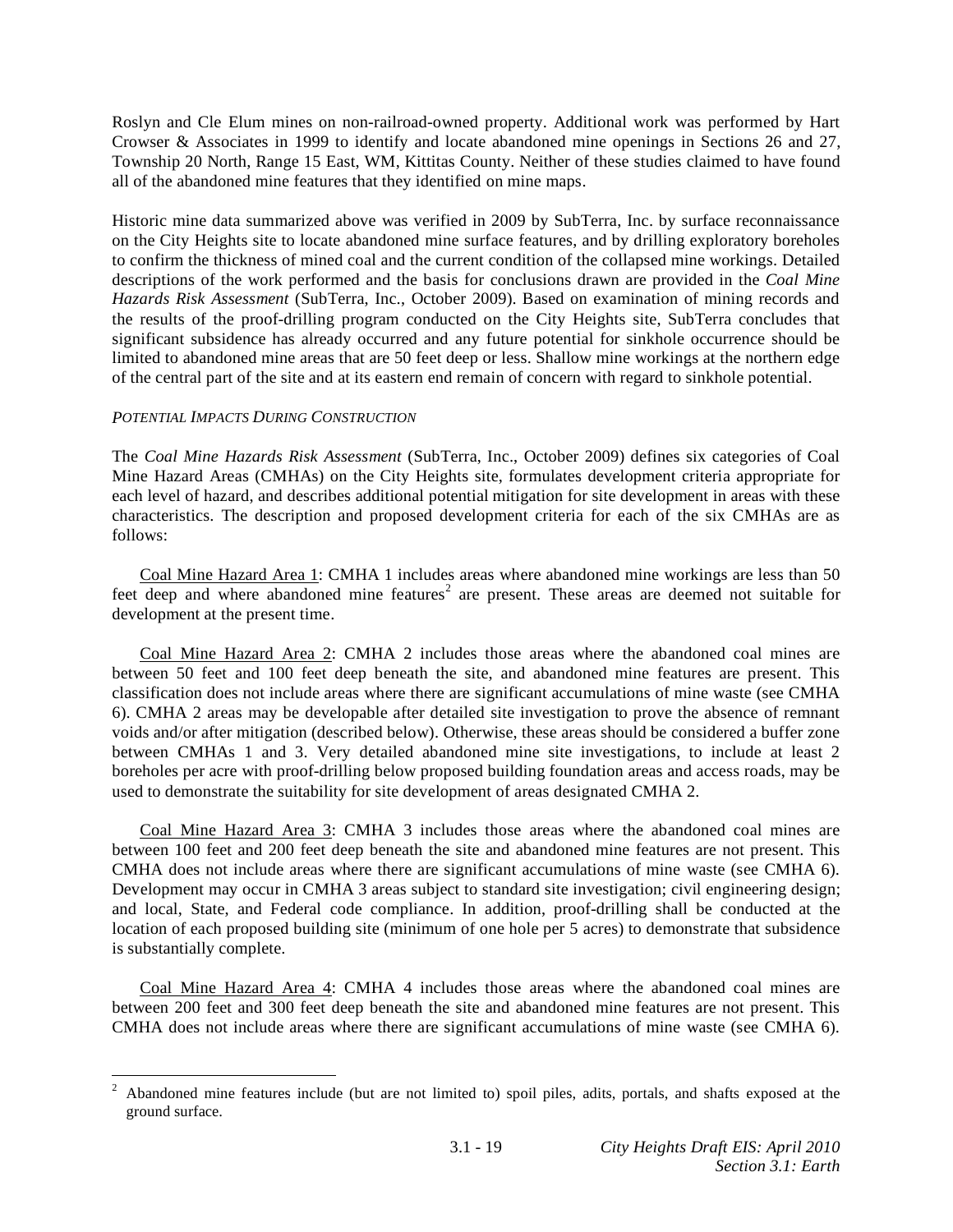Development may occur in CMHA 4 areas subject to standard site investigation; civil engineering design; and local, State, and Federal code compliance.

 Coal Mine Hazard Area 5: CMHA 5 includes areas where coal mines are deeper than 300 feet and where abandoned mine features are not present. This CMHA does not include areas where there are significant accumulations of mine waste (see CMHA 6). Development may occur in CMHA 5 areas subject to standard site investigation; civil engineering design; and local, State, and Federal code compliance.

 Coal Mine Hazard Area 6: CMHA 6 includes areas covered by abandoned coal mine spoils. No development is permitted in these areas until a qualified Geotechnical/Civil Engineer has conducted investigation, stability analyses, and foundation evaluations, and certified that this portion of the site is suitable for building construction.

The *Coal Mine Hazards Risk Assessment* (SubTerra, Inc., October 2009) then evaluates and describes potential impacts and mitigation recommendations for each of the proposed Development Areas shown on the Alternative 1 and Alternative 2 conceptual land use plans for the City Heights development. These land use plans are included in Draft EIS Chapter 2 as Figures 2.6-1 and 2.6-2. Recommended development criteria for specific development areas on the site are listed below in relation to the coal mine hazard area (CMHA) classification of each area.

*Development Area A*. Proposed Development Areas A1 and A2 are underlain by coal mine waste piles composed of waste rock excavated from mines west of the City Heights site. This places proposed Development Area A in CMHA 6. Areas A1 and A2 may be developed from a mine subsidence perspective, but require investigation, stability analysis, evaluation and design by a qualified Geotechnical/Civil Engineer before their development potential can be confirmed.

*Development Area B*. Coal mine workings are between 550 feet and 650 feet deep below proposed Development Area B, placing this area of the site in CMHA 5. No development restrictions are proposed. However, surface inspection is required to confirm the absence of coal mine spoils.

*Development Area C*. Coal mine workings are 600 to 700 feet deep beneath proposed Development Area C, placing this area in CMHA 5. No development restrictions are proposed. However, as with Development Area B, surface inspection is required to confirm the absence of coal mine spoils.

*Development Area D*. Similar to proposed Development Area C, coal mine workings are 500 to 700 feet deep beneath proposed Development Area D, placing this area of the site in CMHA 5. Section 27 rock tunnels identified above Development Area D2 will need to be remediated during site development. No additional development restrictions are proposed.

*Development Area E*. Proposed Development Area E is underlain by mine workings ranging from outcrop (exposed at the ground surface) to 150 feet deep, placing this area of the site in CMHAs 1, 2, and 3. The CMHA 1 portion of Area E is deemed not suitable for development at this time, and the CMHA 2 portion is deemed marginally suitable for development subject to proposed development criteria for this category of CMHA. Boreholes identified voids, indicating that collapse of coal mine workings beneath this portion of the site is not yet complete. Borehole data indicate that these voids are migrating toward the surface. Development in the CMHA 3 portion of proposed Development Area E is considered more feasible, subject to proposed development criteria for this category of CMHA (described above).

*Development Area F*. Conceptual land use plans for the proposed City Heights development segregate Development Area F into four subareas: F1, F2, F3, and F4. Proposed Development Areas F1 and F4 are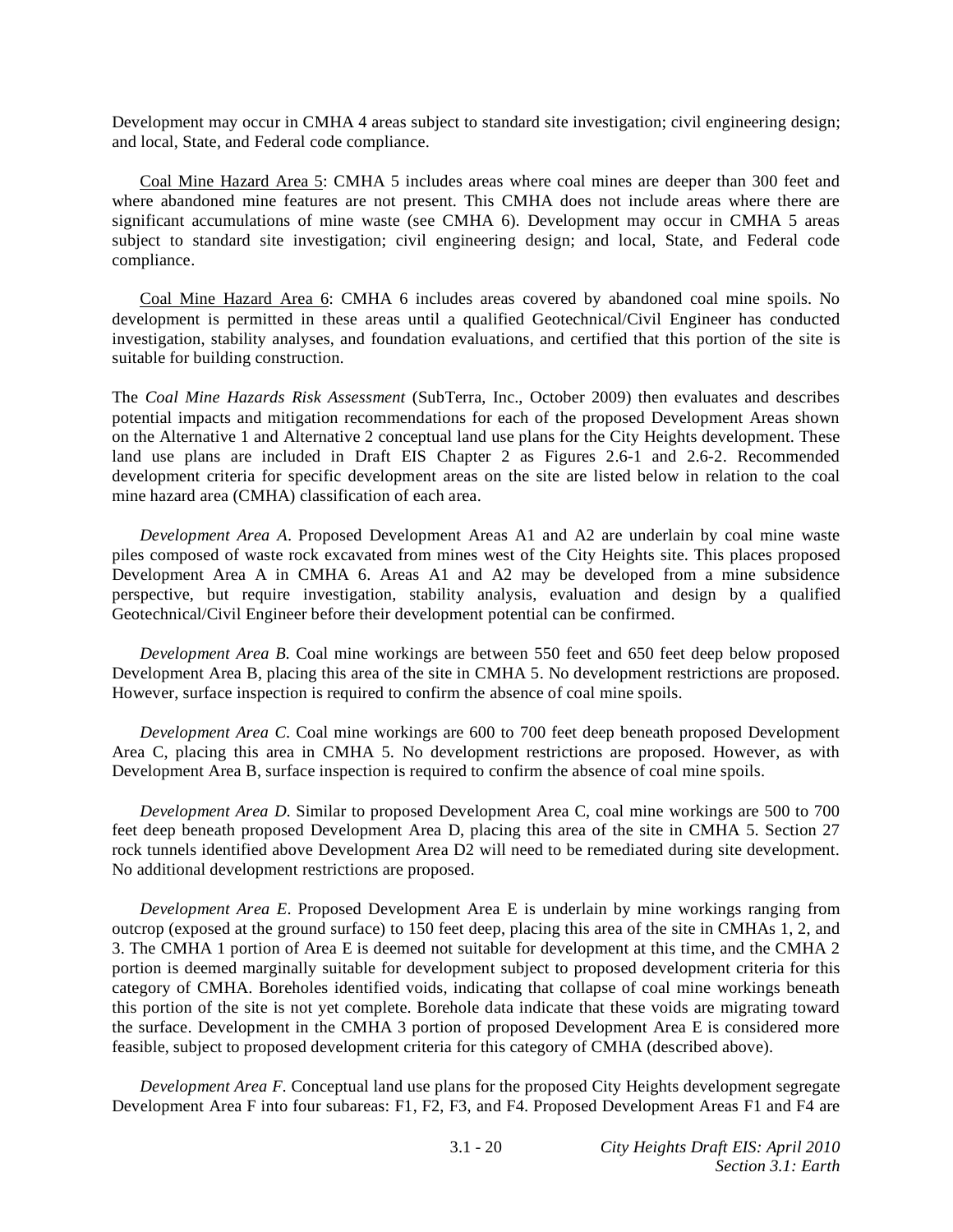underlain by coal mine workings that are 300 to 500 feet deep, placing these areas in CMHA 5 with no development restrictions. Proposed Development Area F3 is underlain by coal mine workings 200 to 300 feet deep; therefore this area is subject to proposed development criteria described for CMHA 4. Proposed Development Area F2 is underlain by coal mine workings that are 150 to 300 feet deep, subject to proposed development criteria for CMHAs 3 and 4 (described above).

*Development Area G*. Proposed Development Area G is underlain by coal mine workings that are 200 to 280 feet deep, subject to proposed development criteria for CMHA 4.

*Development Area H*. Proposed Development Area H is underlain by coal mine workings that are 200 to 240 feet deep. As with Area G, Development Area H is subject to proposed development criteria for CMHA 4.

*Development Area I*. Conceptual land use plans for the proposed City Heights development segregate Development Area I into Areas I1 and I2 along a north-south access road (an extension of Columbia Avenue). Proposed Development Area I1 is underlain by coal mine workings that are 270 to 320 feet deep, placing this area of the site in CMHAs 4 and 5. SubTerra (October 2009) recommends that Area I1 be subject to proposed development criteria for CMHA 5 as the shallowest coal mine workings are on the order of 270 feet below the developable surface and no abandoned mine features are indicated to be present. Proposed Development Area I2 is underlain by coal mine workings that are 150 to 200 feet deep. An air shaft was located east of Area I2. Therefore, Area I2 is subject to proposed development criteria for CMHAs 3 and 4 (described above).

*Development Area J*. Proposed Development Area J is underlain by coal mine workings that are 260 to 340 feet deep, placing this area of the site in CMHAs 4 and 5. As with Area I1, SubTerra (October 2009) recommends that Area J be subject to proposed development criteria for CMHA 5 as the shallowest coal mine workings are located on the order of 280 feet below the developable surface and no abandoned mine features are indicated to be present.

*Development Area K*. Proposed Development Area K is bisected into two segments (K1 and K2) by a north-south access road. Proposed Development Area K1 located west of the access road is underlain by coal mine workings that are 100 to 150 feet deep, placing this area in CMHA 3. Area K2 located at the easternmost end of the property is underlain by coal mine workings that are 10 to 90 feet deep, placing this area in CMHAs 1 and 2.

#### *POTENTIAL DEVELOPED-CONDITION IMPACTS*

 The potential for adverse impacts to occur to improvements constructed on the site as a result of the presence of abandoned mine areas on the City Heights property would be minimized or avoided by implementing proposed development criteria and mitigation measures identified in the *Coal Mine Hazards Risk Assessment* (SubTerra, Inc., October 2009) prepared for the site, summarized in Draft EIS Section 3.1.4.

#### *MITIGATION MEASURES*

*Mitigation Measures Included in the Development Proposal*. The applicant proposes to implement mitigation measures for the six different categories of Coal Mine Hazard Areas (CMHAs) identified in the *Coal Mine Hazards Risk Assessment* (SubTerra, Inc., October 2009), as follows:

 Coal Mine Hazard Areas (CMHAs) 1 and 2: Drill and grout remnant voids beneath the site and seal air shafts and adit/decline/incline portals. If grouting or some similar method of fill is applied in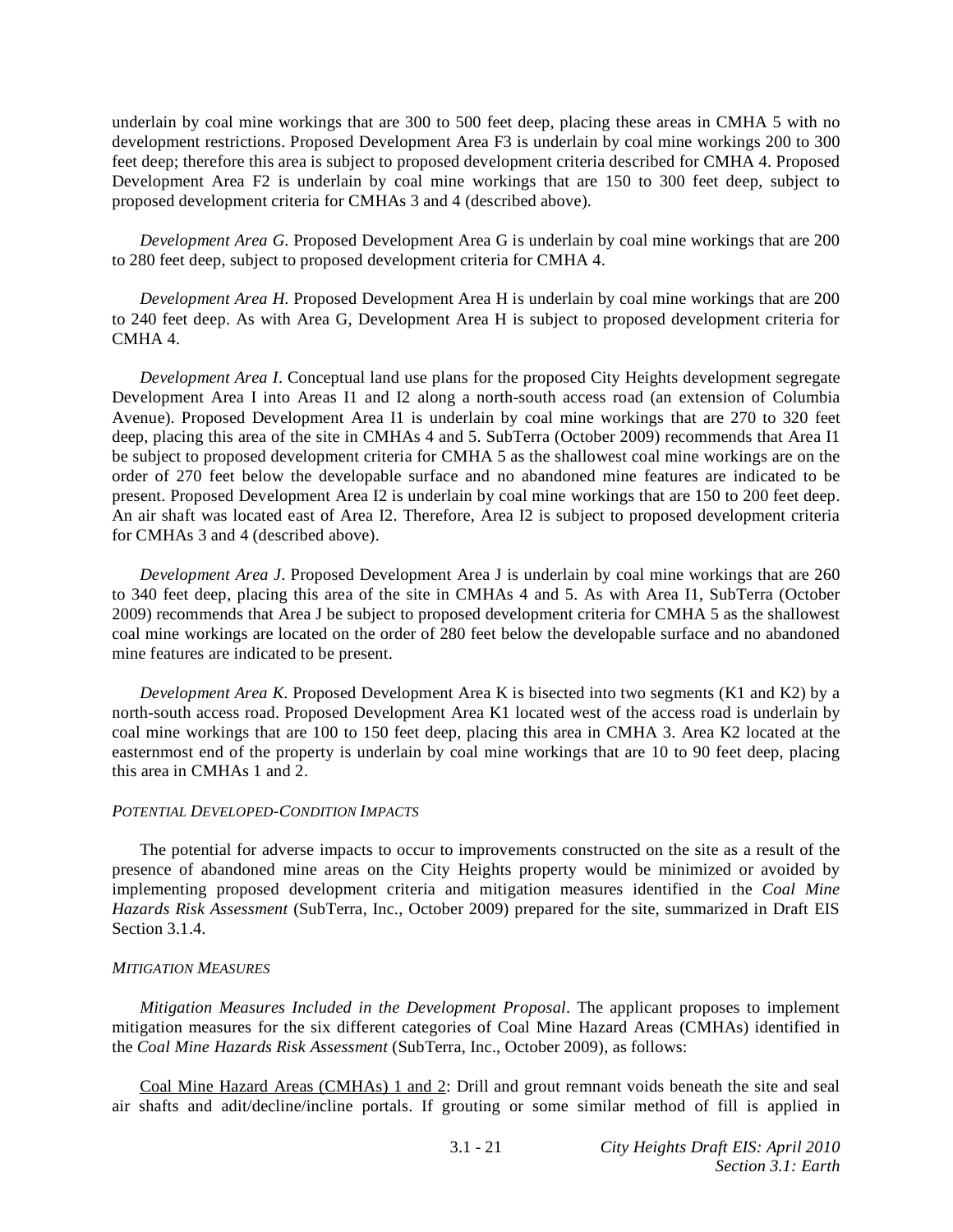conjunction with additional proof-drilling and stability analyses, Area K2 at the east end of the site would be developable under the criteria for CMHA 2.

Coal Mine Hazard Areas (CMHAs) 3, 4 and 5: Clean up abandoned mine structures.

Additional development criteria and mitigation for construction in CMHAs 1 through 4 include:

- Building designs shall accommodate standard requirements for construction in abandoned mine areas including, at a minimum, the use of rigid foundations (conventional reinforced concrete spread footings) supporting a flexible superstructure (metal or wood frame).
- Concrete slab-on-grade construction should use rebar rather than wire mesh for added strength.
- There would be no brick or rock construction in CMHAs 1 through 4 other than for fireplaces, nonstructural facades, or landscape features.
- Any additional abandoned mine lands work and/or studies shall meet, at a minimum, the requirements and King County guidance outlined in Attachment A to the *Coal Mine Hazards Risk Assessment* (SubTerra, Inc., October 2009).

 Coal Mine Hazard Area (CMHA) 6: Completely or partially remove coal waste (spoil) material from the proposed development area to the satisfaction of the qualified Geotechnical/Civil Engineer. Guidance on coal mine spoil pile hazard mitigation is provided in King County guidelines attached to the *Coal Mine Hazards Risk Assessment* (SubTerra, Inc., October 2009).

*Applicable Regulations*. The City of Cle Elum has no adopted regulations regarding development above abandoned coal mine areas. King County guidelines included in Attachment A to the *Coal Mine Hazards Risk Assessment* (SubTerra, Inc., October 2009) are provided for the City's consideration when reviewing site development applications submitted for City Heights Alternative 1 or Alternative 2.

 Alternative 3A or 3B would be subject to the Kittitas County Critical Areas Code (Title 17A) as it relates to mine hazard areas. Mine hazard areas are defined in Kittitas County Code (KCC) Section 17A.02.210. The siting of structures on mine hazard areas is addressed in KCC 17A.06.030, cited below.

*Mine hazard areas are geologically hazardous areas, directly underlain by, adjacent to, or affected by abandoned mine workings such as adits, tunnels, ducts or shafts with the potential for creating large underground voids susceptible to collapse. Closed and abandoned mines shall be presumed not hazardous unless specifically identified by the U.S. Department of Mines or other relevant information*.

*Siting of structures on known mine hazard areas should be avoided*.

 Given the provision in the Kittitas County definition of mine hazard areas that closed and abandoned mines shall be presumed not hazardous, and the fact that site-specific investigation has been performed to provide relevant information concerning the development potential of each area of the site, it is presumed that the City Heights proposal under Alternative 3A or 3B (if either of these alternatives were selected for implementation) would be evaluated by the County in the context of the *Coal Mine Hazards Risk Assessment* (SubTerra, Inc., October 2009) and the proposed development criteria and mitigation measures therein.

*Other Recommended Mitigation Measures*. Qualified Geotechnical/Civil Engineering consultant services could be retained to develop and implement closure designs for abandoned mine features in Sections 25, 26, and 27 (Township 20 N., Range 15 E, WM, Kittitas County, WA). This task would involve liaison with the U.S. Department of the Interior, Office of Surface Mining.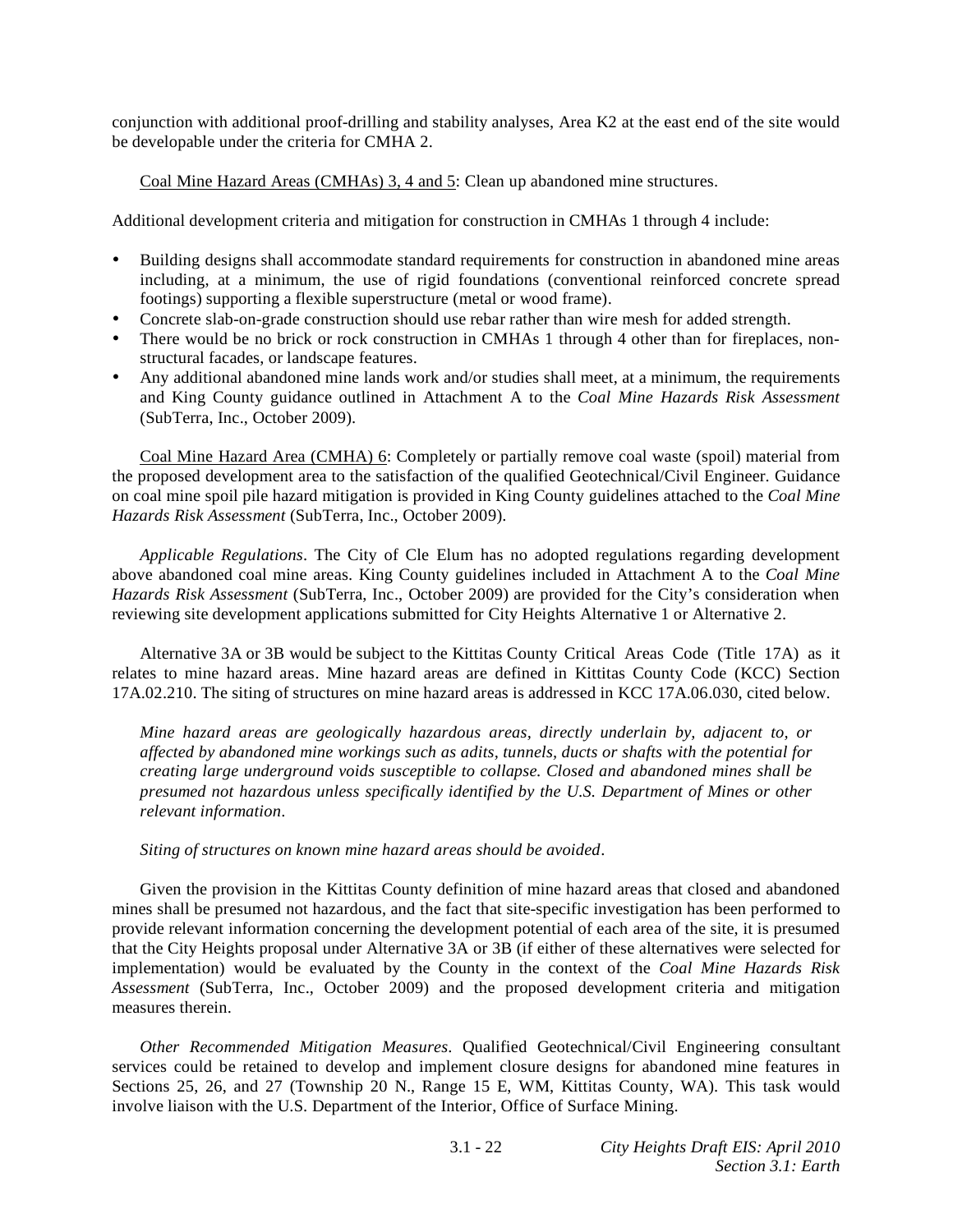# *SIGNIFICANT UNAVOIDABLE ADVERSE IMPACTS*

There would be no known significant unavoidable adverse impacts associated with implementing site development in accordance with the proposed development criteria and mitigation measures identified in the *Coal Mine Hazards Risk Assessment* (SubTerra, Inc., October 2009), which include additional proofdrilling in some identified areas to confirm the absence of remnant voids, or drilling and grouting to fill identified voids that could otherwise pose a risk of settlement in the developed-condition of the site.

# **3.1.5 Hazardous Substances Investigation**

A *Phase I Environmental Site Assessment* (ESA) was conducted for the City Heights site by Aspect Consulting, LLC (August 2009). The purpose of a Phase I ESA is to provide information concerning the past land use and history of the subject property and immediately adjacent properties, to assess current site conditions for the potential presence of hazardous materials. The Phase I ESA was performed in general accordance with the processes prescribed in the American Society for Testing and Materials (ASTM) E-1527-05 guidelines, and summarizes the results of data research, site observations, interviews, and regulatory agency file review. The site was inspected on June 9, 2009 to observe existing conditions, and to observe activities on neighboring properties. Current owners of the property and other persons known to have knowledge of the property and property history were interviewed. Government agencies (the Washington Department of Ecology; U.S. Department of the Interior, Office of Surface Mining; U.S. Geological Survey; and Kittitas County Assessor's Office) were contacted to inquire about information in their records regarding the subject property and adjacent parcels. Reasonably ascertainable and standard environmental record sources were reviewed. And the site history was assessed by utilizing a combination of local aerial photographs, historical topographic maps, and Sanborn maps and municipal directories, as available. The complete record of this investigation is provided in the *Phase I Environmental Site Assessment* (Aspect Consulting, August 2009) prepared as a technical appendix to this Draft EIS.

Subsequent to preparation of the *Phase I ESA*, Aspect Consulting collected samples from two large coal waste deposits on the City Heights site and submitted these for laboratory analysis to determine chemical properties and whether there are any potential hazards associated with this material. The results of the *Coal Waste Rock Sampling and Analysis* (Aspect Consulting, November 2009) are also summarized below.

# *AFFECTED ENVIRONMENT*

The City Heights site is currently undeveloped except for two paved roads (Summit View and Montgomery) that serve properties to the north, high-voltage electrical transmission lines in Puget Sound Energy and Bonneville Power Administration easements, cleared dirt access roads in the power line easements, former logging roads through forested areas of the site, abandoned coal mine workings and coal waste piles. There are no buildings on the property.

Six small areas containing normal household refuse, appliances, and/or old vehicles were identified on the City Heights site during the June 9, 2009 site inspection conducted for the *Phase I Environmental Site Assessment*. Visual inspection did not reveal conditions indicative of significant environmental impact. The potential for a release from these materials, such as petroleum products from the automobiles, was considered a *de minimus* environmental condition, generally not presenting a threat to human health or the environment. Subsequent to the site visit, these materials were removed and properly disposed at the direction of Northland Resources (current property owner), eliminating the potential for any future release. During the removal process, no apparent hazardous materials were noted by the parties removing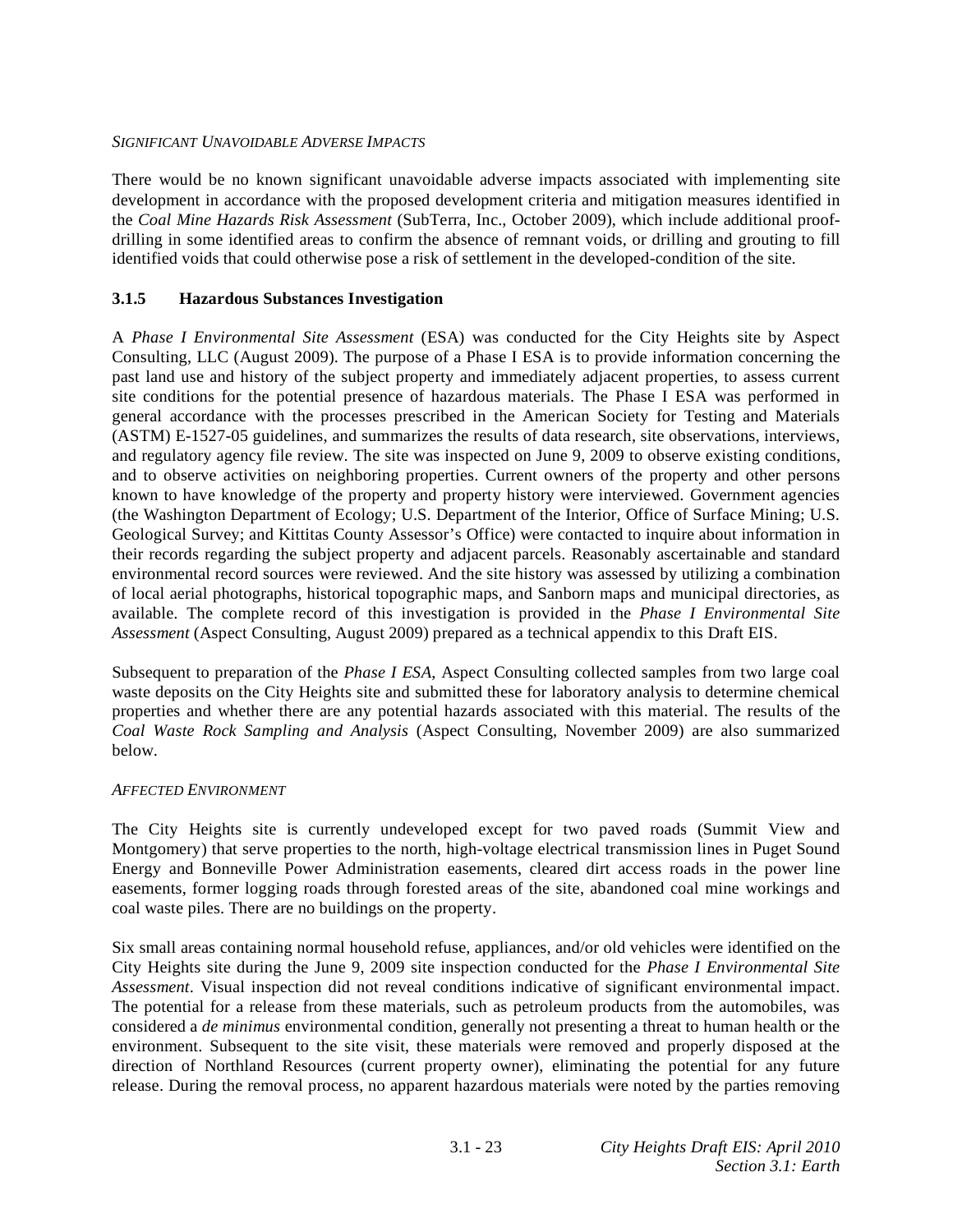the material. Locked gates have now been installed at all site access points, limiting the potential for any additional waste disposal to occur.

No significant environmental issues were identified on adjoining properties (Aspect Consulting, August 2009).

Historical coal mining activities produced large quantities of waste rock (e.g., overburden, waste coal, and coal slag) on the property. Two surface features remain that contain significant quantities of this material: an area at the west end of the property containing primarily waste coal, mineral rock, and coal fines from historic coal washing operations; and a waste rock pile in the "Red Rock" area of the site consisting of primarily non-coal-bearing bedrock overburden with a smaller volume of apparent coal slag (mineral residue from coal burning). The location of these features is shown on Figure 3.1-1.

*Coal Washing Area Waste Rock* (west end of the site). The coal waste pile at the western end of the property has an approximate thickness of 1 foot to more than 12 feet. The waste coal consists of a mixture of coal and non-coal rock. Laboratory analysis found the presence of low concentrations of carcinogenic polycyclic aromatic hydrocarbons (cPAHs) in this material. Naturally-occurring cPAHs are commonly found in coal (U.S. Department of Health and Human Services 1995). The cPAH concentration detected in the composite sample collected from this feature slightly exceeded the human health screening level of 1 mg/kg, indicating a potential risk for direct human contact with coal waste at the western end of the site. The concentration detected does not, however, present a risk of leaching into groundwater, for which the screening level standard is 2 mg/kg. The metals: arsenic, barium, chromium and lead were detected in the coal washing area waste rock samples, but not at levels that present an environmental risk (Aspect Consulting, November 2009).

 The coal washing waste area rock was also sampled for total organic carbon (TOC) content as a means to estimate the coal content of the material. Materials with high coal content present potential risks for methane gas generation, spontaneous combustion, and/or settlement of soils as the material degrades. There are no regulatory standards above which coal content is considered to present a hazard. TOC content in the former coal washing area at the west end of the site was 45 percent. The potential for methane gas generation is uncertain; however, there is no evidence and there have been no reports that combustion has occurred since deposition of this material on the site approximately 50 years ago. Therefore, the potential for spontaneous combustion of this composited material under existing conditions appears to be low (Aspect Consulting, November 2009).

*Red Rock Area Coal Slag*. Chemical concentrations in the Red Rock area coal slag were below all environmental screening levels; therefore, this material does not pose any identifiable environmental risks. The TOC content in the Red Rock coal slag sample was about 27 percent, likely indicating the presence of unburned coal material. There is a relatively small volume of coal slag with limited thickness in the Red Rock area; therefore, is not expected to pose a risk of methane gas generation or spontaneous combustion. However, the potential for settlement in this material due to degradation of the 27 percent coal over time likely makes it unsuitable for use as fill elsewhere on the site (Aspect Consulting, November 2009).

*Red Rock Area Waste Rock*. Chemical concentrations in the Red Rock waste rock were all below screening levels; therefore, this material also is not considered to pose any identifiable environmental risks. The low TOC content of this material (less than 10 percent) indicates that it does not pose a risk for methane gas generation or spontaneous combustion, and should not undergo significant degradation of coal materials that could result in settlement. Based on these results, this material could be left in-place and, subject to geotechnical suitability, could be used as fill elsewhere on the site or off-site (Aspect Consulting, November 2009).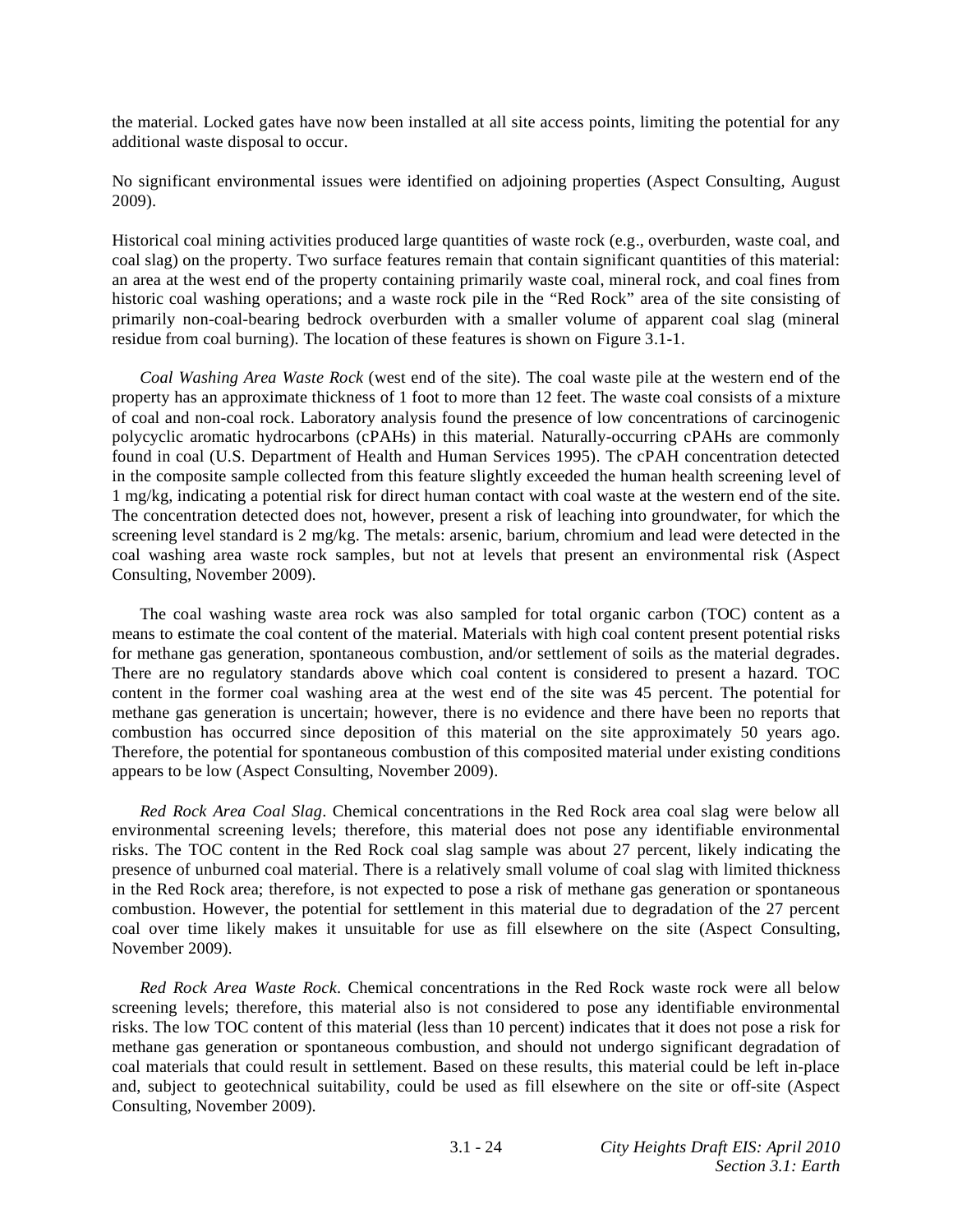#### *POTENTIAL IMPACTS DURING CONSTRUCTION*

 Because the relatively high total organic carbon (TOC) content of the former coal washing area waste rock indicates that this material could exhibit significant settlement as the coal continues to degrade over time, measures would be taken during construction of roads, utilities and structures in proposed Development Area A to minimize or eliminate this risk.

 Strategies to minimize the potential for spontaneous combustion of coal washing waste rock will focus on minimizing airflow, erosion, and infiltration of precipitation. Typical measures include compaction of the coal material, grading slopes to minimize erosion potential, and/or capping with coalfree soil and installing plantings to stabilize these soils (Aspect Consulting, November 2009).

 Development under Alternative 1, 2, or 3A may address the development constraints of proposed Development Area A. Under Alternative 3B or 4 (No Action), surface exposure of coal waste with an unacceptable concentration of cPAHs would remain in the former coal washing area waste rock pile at the west end of the site.

# *POTENTIAL DEVELOPED-CONDITION IMPACTS*

 The open space proposal under Alternative 1, 2, or 3A includes public amenity/park features along the east side of proposed Development Area A2. At such time as development is proposed in this area, it will be important to either confirm that soils in public park or public amenity areas do not contain levels of coal waste with unacceptable levels of cPAHs for direct human contact, or for these areas to be cleaned up for park use. Clean up may involve excavation and removal of the material from the site in areas where direct human contact would be of concern, or capping in-place with coal-free soil and revegetating these areas.

 If structures are proposed in areas where coal waste rock remains on the site, engineered controls will be installed to prevent potential methane gas accumulation. Control measures typically consist of a subslab vapor barrier and passive venting system to minimize accumulation of gases beneath or within structures.

# *MITIGATION MEASURES*

*Mitigation Measures Included in the Development Proposal*. The applicant proposes to comply with the recommendations of the Geotechnical consultant with regard to handling, disposal, compaction, and/or capping (as necessary) coal waste deposits on the site. A common approach for addressing soils that present only a direct-contact risk is to cap these areas with clean soils to prevent contact. This would be consistent with both the Washington State Model Toxics Control Act (MTCA)<sup>3</sup> remediation requirements and coal mine waste reclamation practices. Alternatively, this material maybe excavated and disposed off-site as a non-hazardous waste at a Subtitle D landfill (Aspect Consulting, November 2009).

 Measures to address potential future settlement in areas where coal waste rock would remain on the site will be addressed by additional geotechnical evaluation and engineering design at the time of actual site development applications for proposed Development Areas A and D2.

 $\overline{a}$ 3 Chapter 70.105D Revised Code of Washington (RCW), and Chapter 173.340 Washington Administrative Code (WAC).